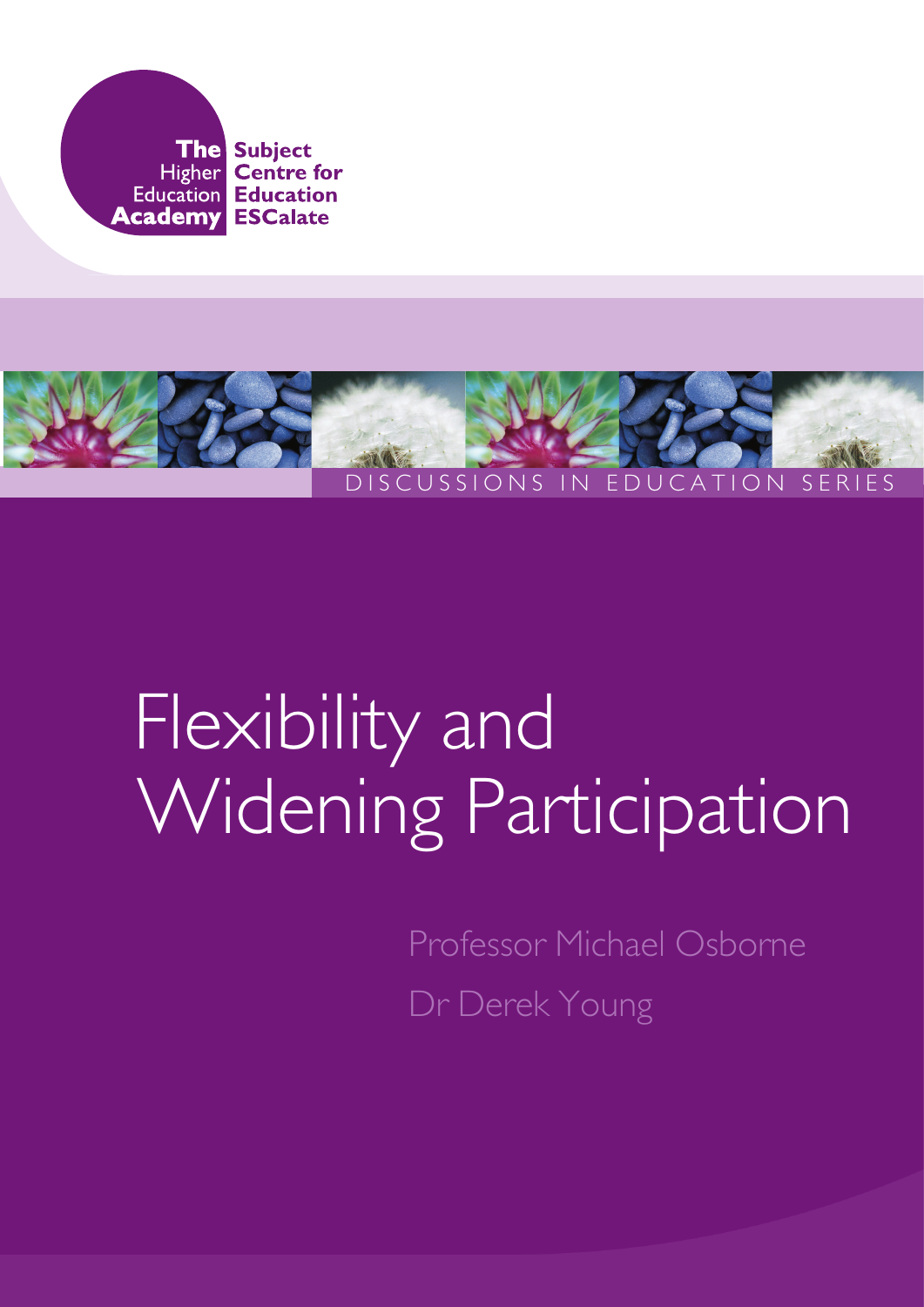#### Published by

Higher Education Academy Education Subject Centre ESCalate University of Bristol Graduate School of Education 35 Berkeley Square Clifton Bristol BS8 1JA Email: heacademy-escalate@bristol.ac.uk www.escalate.ac.uk

© Professor Michael Osborne, Dr Derek Young and ESCalate May 2006 Permission is granted to copy and distribute this document in unaltered form only, for the purposes of teaching, research, private study, criticism and review, provided that the original author and publisher is acknowledged.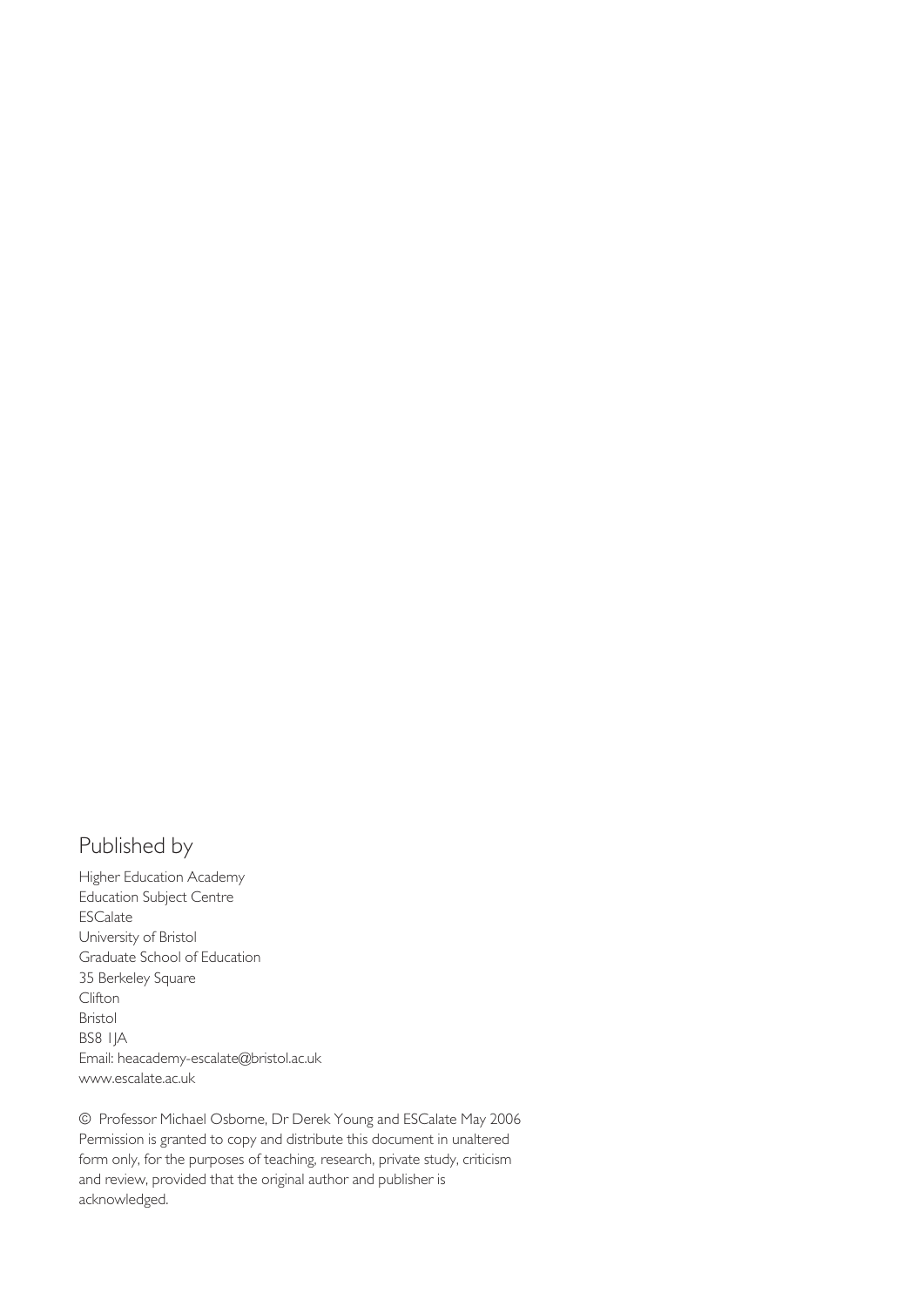# Flexibility and Widening Participation

### Professor Michael Osborne

Head of Division of Academic Innovation and Continuing Education University of Stirling

## Dr Derek Young

Research Fellow Division of Academic Innovation and Continuing Education University of Stirling

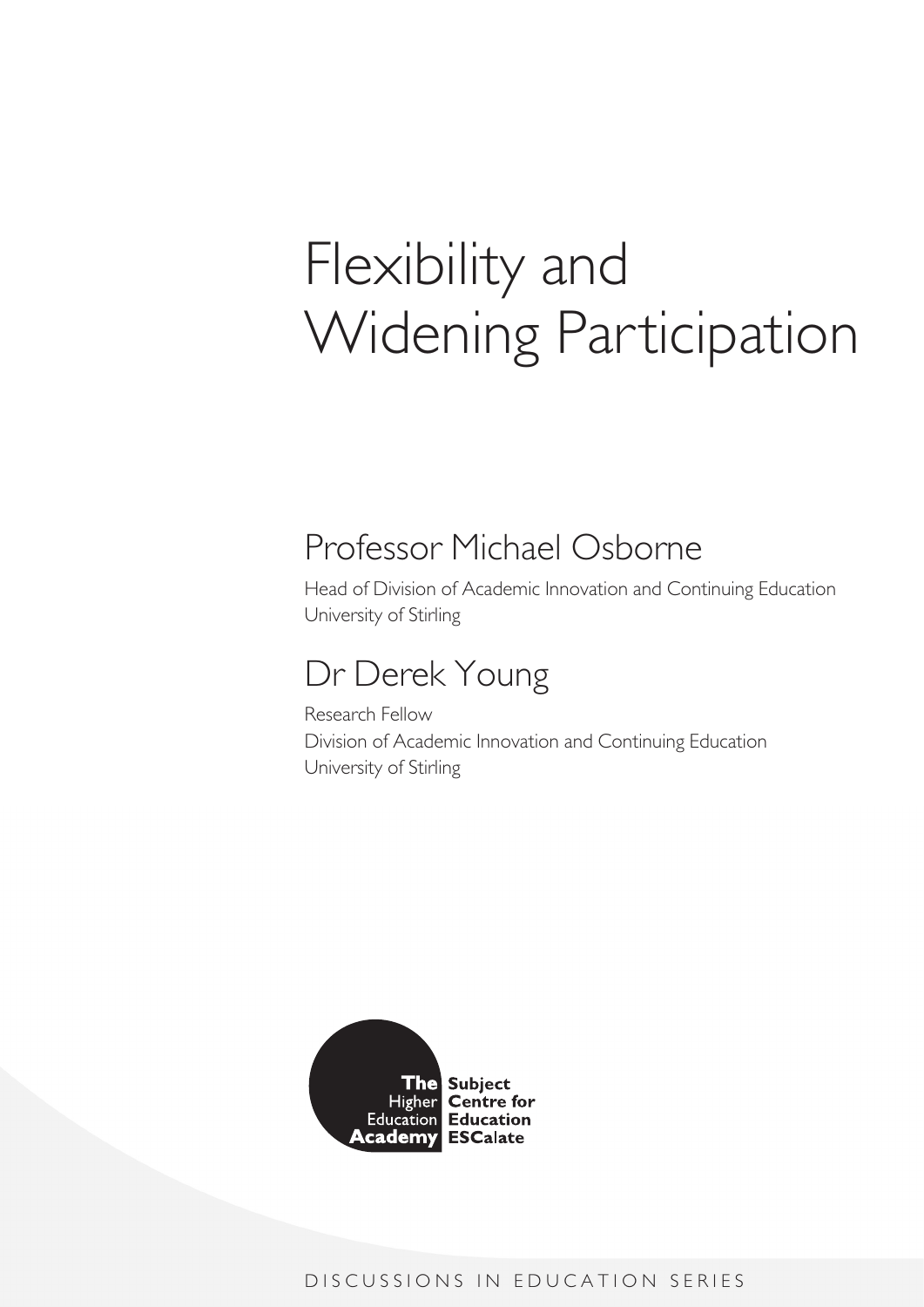## Introduction to this publication

This paper is in two parts:

#### *Part One*

Professor Michael Osborne introduces us to the concepts of Flexibility and Widening Participation, in the process highlighting a number of key issues such as in-reach, out-reach and flexibility, giving an overview of current offerings.

#### *Part Two*

Dr Derek Young takes those initial themes and explores them in further detail using a number of 'in practice' examples.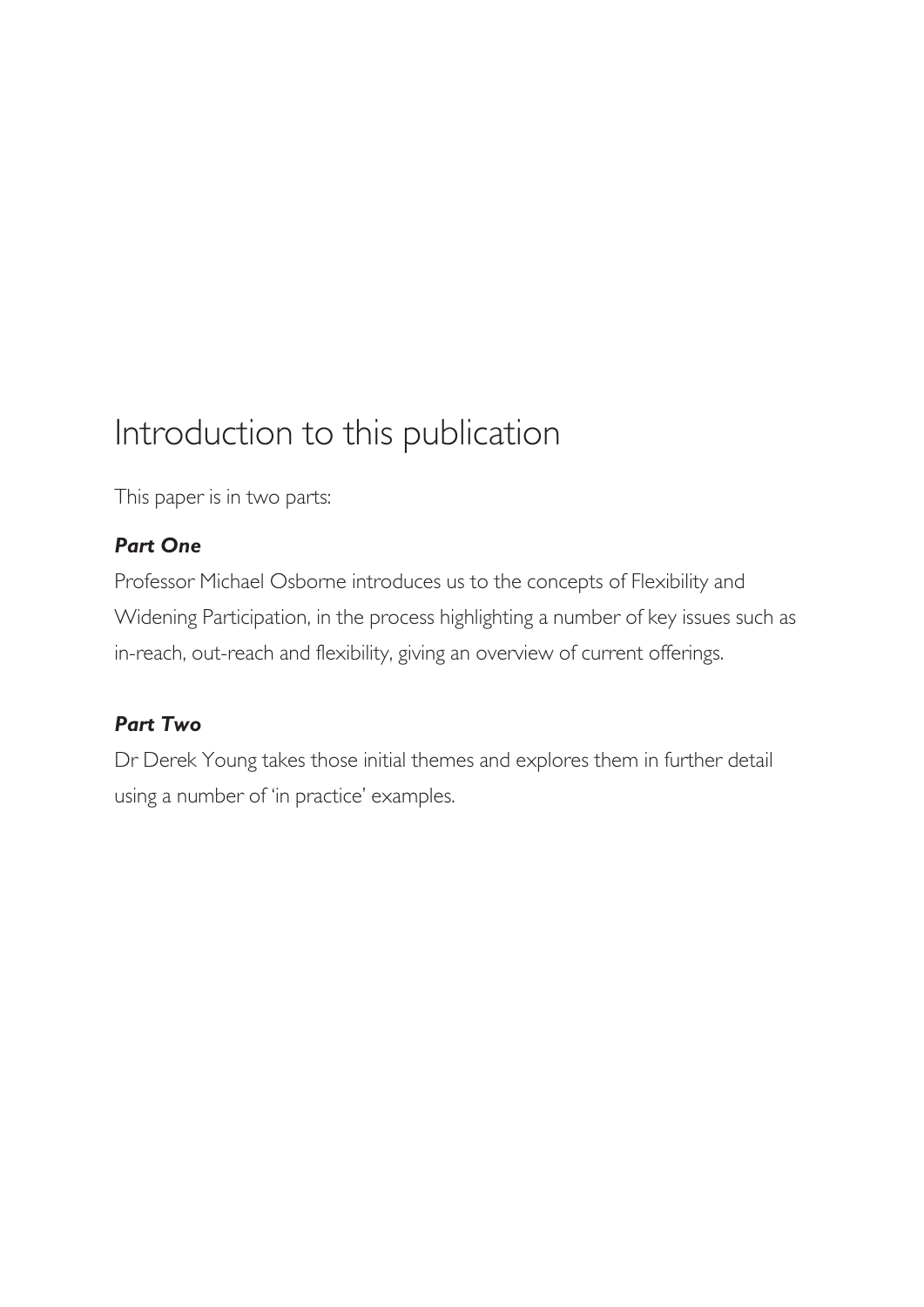# Contents

## Part One 5

### Flexibility and Widening Participation

#### **Professor Michael Osborne**

| Introduction                                                      | 5  |
|-------------------------------------------------------------------|----|
| The indirect approach                                             | 6  |
| In-reach                                                          | 7  |
| Out-reach                                                         | 8  |
| Flexibility                                                       | 9  |
| Modularity and CATS                                               | 9  |
| Distance Education and ICT                                        | 10 |
| Recognition and accreditation of<br>prior (experiential) learning | 10 |
| Raising aspirations or structural<br>modifications?               |    |
| References and Bibliography                                       | 13 |

## Part Two 16

Widening Participation through Flexibility, In-reach and Out-reach

#### **Dr Derek Young**

| Introduction            |    |
|-------------------------|----|
| Flexibility             | 17 |
| In-reach                | 19 |
| Out-reach               | 21 |
| <b>Blended learning</b> | 22 |
| Conclusion              | 23 |
| References              | 74 |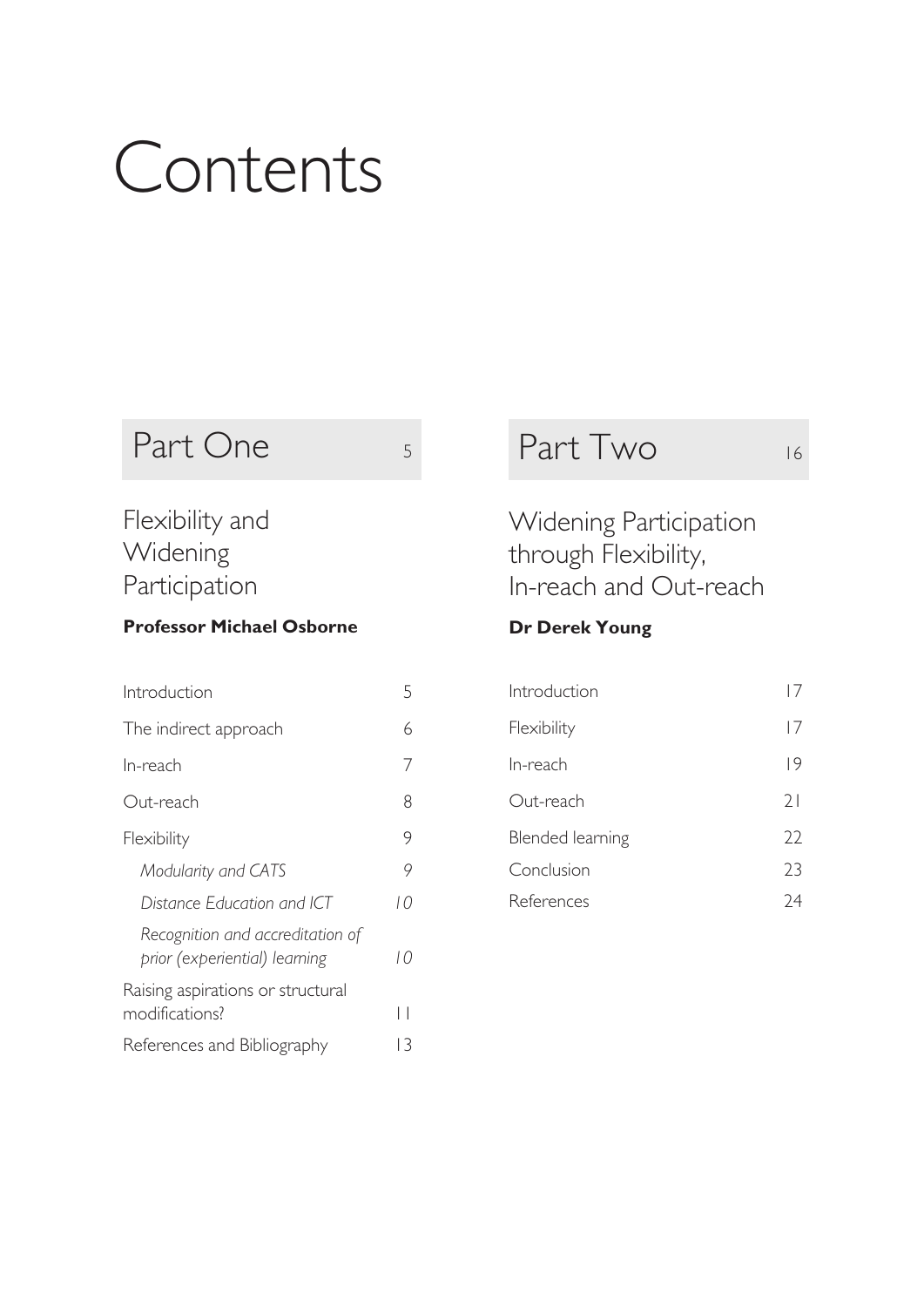# Part One

## Flexibility and Widening Participation

#### **Professor Michael Osborne**

#### Introduction

In the field of widening participation within the UK and beyond, there is now a proliferation of activity that is labelled as 'access'. In the late 1970s when Access to Higher Education first became a significant part of educational provision, matters were simpler. At that time activity centred on adults $^{\mid}$  and, more specifically, focus was on minority ethnic groups and their under-representation within particular vocational areas, including social work and teaching. My archives from the 1980s, collecting dust in all corners of my office, reveal a plethora of Access to Teaching programmes across the UK $^2$ , and no doubt the survival and expansion of many departments of Education was due to their adult intake. The main debates during these decades were around standards (DES, 1985) of what became known as the 'third route' into Higher Education (HE) (Davies and Parry, 1993) and more prosaic internal debates amongst advocates of the distinction between 'access' and 'Access'. The former referred to any form of provision that facilitated entry whereas 'Access' very specifically signified specialist courses for adults developed at least initially as a response to a DES (1978) invitation to institutions and local education authorities to develop such provision.

Almost three decades later, the scale of activity in the field of widening participation has increased enormously, reflecting the expansion of the HE system as a whole. A variety of concerns at national and institutional level related to factors including economic competitiveness, demographic change and institutional survival from the late 1980s onwards has seen widening participation to HE become fore-grounded in policy, particularly since the Dearing Report (NCIHE, 1997), other comparable reports of the same year (Fryer, 1997; Kennedy, 1997) and the subsequent Green Paper, *The Learning Age* (DfEE, 1998). Furthermore there has been an extensive shift away from the target group of adults towards schoolleavers, and to even younger age-groups on the basis that early awareness and aspiration-raising is more effective in reaching the lowest socio-economic groups, who are still disproportionately represented in HE. It is now clearly the inclusion of representative proportions of young people from all strata of society within Higher Education that is the major imperative of the UK government (DfES 2003a and b and 2004). The essential problem is revealed in a recent report by the Higher Education Funding Council for England (HEFCE, 2005); the most advantaged 20 per cent of young people are up to six times more likely to enter Higher Education than the most disadvantaged 20

<sup>1</sup> *See for example Royal Society (1988)*

<sup>2</sup> *See for example ILEA (1988)*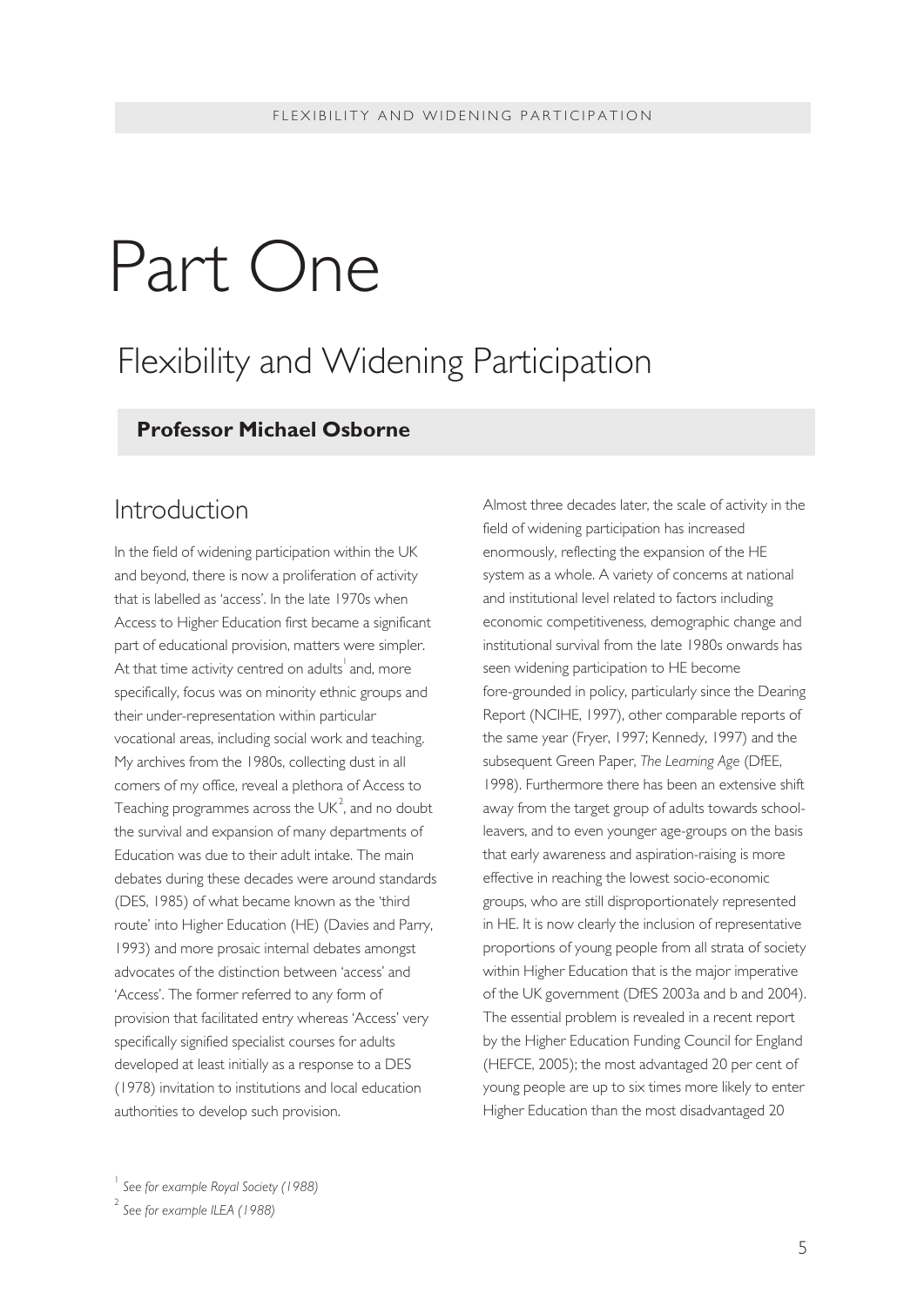per cent. Despite a range of widening participation initiatives, the evidence suggests that these have failed to affect participation significantly in Higher Education by young people from lowest socio-economic groups and from geographically isolated areas.

Using the historic terminology, it is now 'access' that dominates, but in order to understand and classify the various forms of provision that now exist, a somewhat more sophisticated typology is needed. It is argued that there is now a more sophisticated approach to widening participation that is reflected in considering the whole student lifecycle (Layer et al, 2002). Thus initiatives extend from awareness-raising, through admission to retention and employability. In this account, I aim to overview ways in which it is possible to classify activities within the remit of widening participation and how boundaries can be drawn around the various forms that initiatives take. I will focus specifically on flexible provision, namely that activity that is concerned with making the curriculum more accessible through changes in its structure, and in form, place and timing of delivery. Provision such as use of Accreditation of Prior Learning (APL), Open and Distance Learning (ODL), the use of Information and Communications Technology (ICT) come under the aegis of flexibility.

In terms of how best to conceptualise and categorise initiatives that have been designed with the direct purpose of widening participation in order to make them more amenable to further analysis, a recent report from Universities Scotland (2001) on access in Scottish HEIs is useful. Institutional developments are described in terms of how they address three issues affecting access and retention: *academic* (raising entry

qualifications); *cultural* (raising awareness); and *internal* (changing institutional structures). Another distinction provided by Toyne (1990, pp. 63-65) is also helpful. He has categorised two broad types of access initiative – initiatives that focus on people "getting in" to HE, and access initiatives that emphasise the staff of universities "getting out" of the campus into the community to reach people underrepresented in HE. In a recent study on widening participation, these two types have been defined as *in-reach* and *out-reach* respectively (Murphy et al, 2002). A number of initiatives, however, can neither be categorised primarily as in- or out-reach, and have more to do with transformations and adjustments to the structure, administration and delivery of HE programmes and are referred to in the same study broadly as *flexible* access initiatives.

#### The indirect approach

Certain forms of activity do provide access to the Higher Education curriculum, but have not expressly been designed as a direct route to Higher Education qualifications. These include specific programmes directed towards adults, some forms of 'awareness raising' and the fundamental re-structuring of both school and vocational curricula $3$ .

The indirect approach towards adults is perhaps exemplified by the extra-mural tradition in the UK and its more recent manifestation in an accredited form. These short courses provide completely open access and offer opportunities for those who have an interest in academic knowledge to experience a HE curriculum<sup>4</sup>. However, their purpose is not directly related to facilitating access to mainstream HE

3 *A fuller account of these issues is found in Osborne (2003a and b)*

4 *My emphasis in based on the fact that although in the UK these courses are given a credit rating, there is little evidence that the credit so achieved is transferable to the traditional undergraduate qualification, the first degree*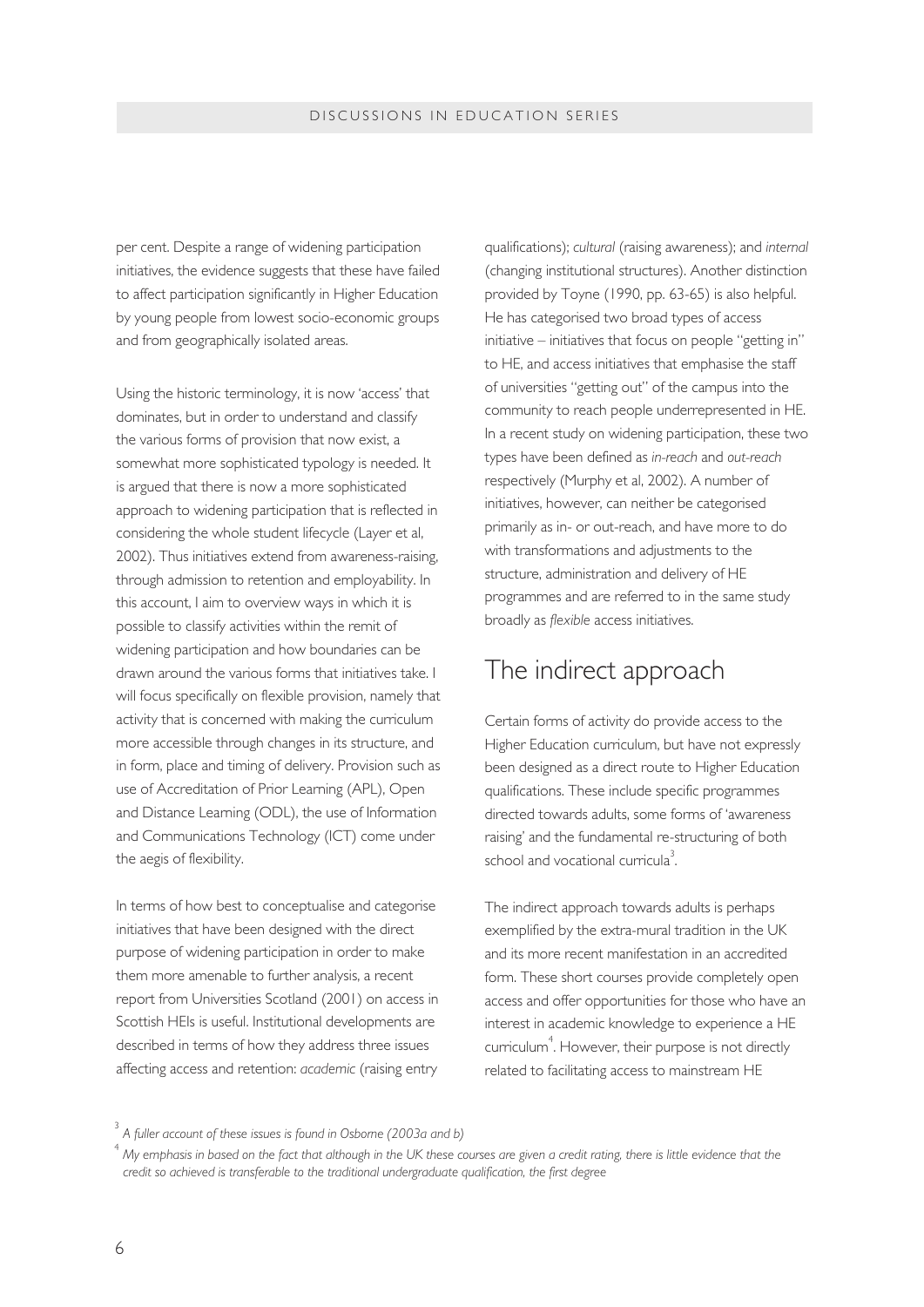*qualifications*, and with a few notable exceptions have disappeared from the landscape of HE (see Osborne and Thomas, 2003).

Other interventions are even less direct as, for instance, is the case with parent education, which tends to be prevalent in southern Europe (see Cases and Lopez, 1996), though are indirectly being integrated into UK provision as a side-effect of some aspiration-raising schemes. Many of the initiatives currently being funded in the UK are about partnership amongst providers in different sectors and aspiration-raising amongst young people is certainly to the fore, some of this occurring as early as during the final years of primary education. In England, for example, the *Aim Higher* initiative promotes regional and sub-regional partnerships between HEIs, schools, colleges and employers to promote interest and support progression into HE. Partnerships are required to increase participation in each area and to address low rates of participation by students from lower socio-economic groups, low participation neighbourhoods and of individuals with disabilities. The argument is that in order to address deep-seated inequalities and to break down intergenerational inheritance of inequity, interventions must occur as early as possible. Early intervention also, of course, has its advocates amongst economists since there is arguably greater efficiency in targeting resources towards measures during early years of schooling that pre-empt poor levels of progression to HE rather than remediate its effects in later years.

Many other initiatives in the UK take such an approach. In Scotland, for example, compacts between schools and universities, within which structured arrangements for interchanges are planned for pupils from their early years in secondary education, are seen as strategies to create the perception that HE is a possibility that may have seemed infeasible or had not been considered. Some initiatives of this kind, such as the Widening Health Access Programme (WHAP) co-ordinated at the University of Glasgow, focus on particular disciplines that are particularly hard to access such as medicine where skewing of participation by socio-economic class is particularly acute (BMA, 2004).

#### In-reach

The category of forms described as in-reach refer to those actions of Higher Education associated with improving supply, by creating new ways for students to access existing provision. These include alternative entry tests for adults, customised courses and other procedures that allow a second opportunity to demonstrate potential often accompanied by relaxation of entry requirements. The degree to which these arrangements represent radical departures from standard practices and a real commitment to openness is quite variable. The use of special entry tests is rare in the UK, and was largely the preserve of the most elite institutions and there are no equivalents of the French Special University Entrance Examination *(Examen Spécial d'Entrée à l'Université* (l'ESEU)), later the *Diplôme d'Accès aux Etudes Universitaires* (DAEU) for adults who do not complete the Baccalaureat at school (Davies, 1999) or of the Spanish system with its *Prueba de acceso a la universidad para mayores de 25 años* (Ortega and Camara, 2001). Many argue that this form of 'second chance' is largely a replication of the traditional school-leaving examinations, is culturally specific (Bourgeois and Frenay, 2001) and has not been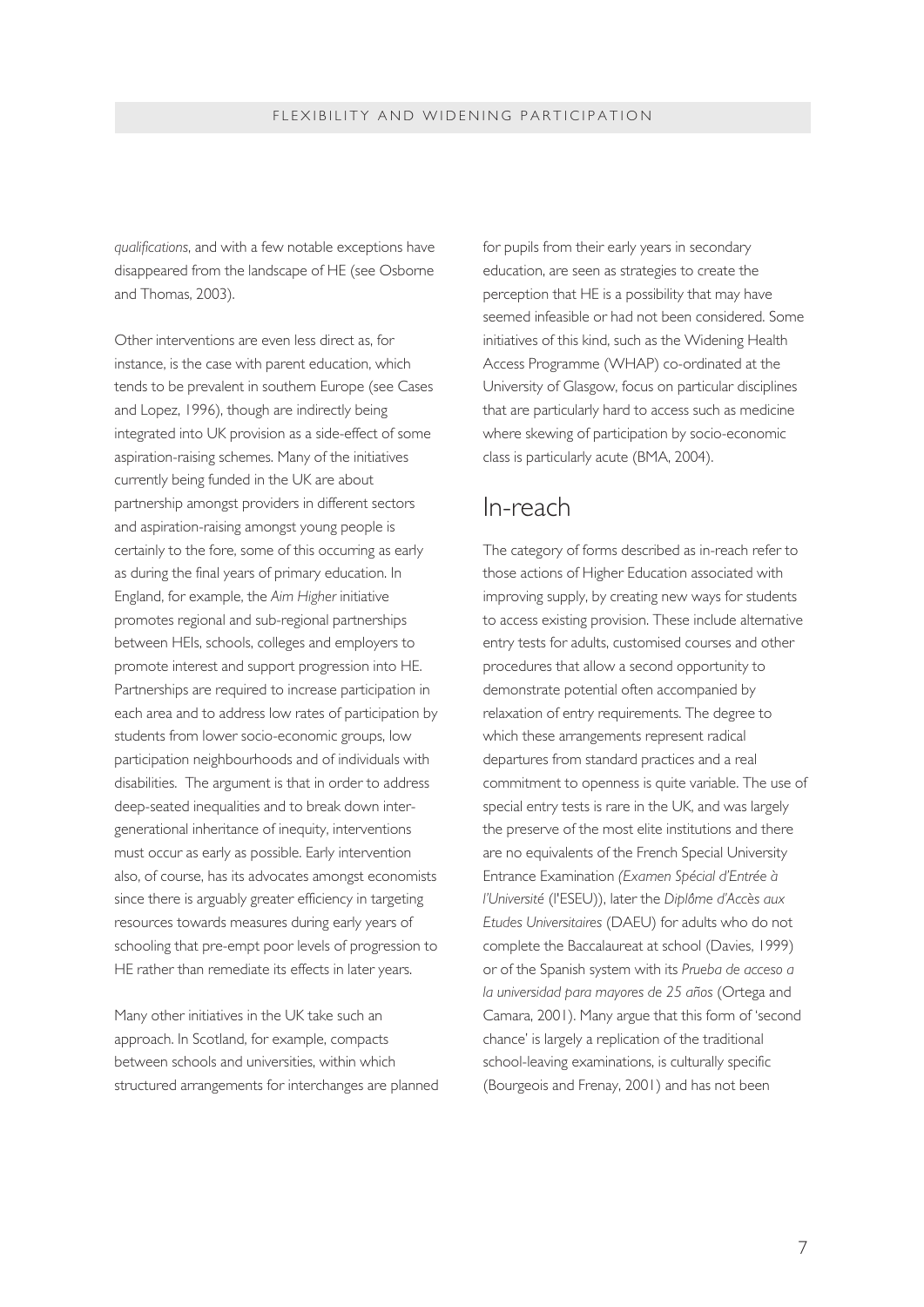attuned to the needs of adult aspirants. There is, however, a debate about the potential merits of certain forms of alternative testing in the selection process using indicators other than academic knowledge as demonstrated through performance, especially in relation to entry to elite professions. For example, following very public discussions about entry to medicine, there is now consideration of the supplementing of traditional academic grades as a selection criteria with a range of psychometric tests based on the Australian Personal Quality Assessment (PQA) (see Bore et al, 2005a and b; Lumsden et al, 2005; Munro et al, 2005 and Powis et al, 2005). These include the assessment of problem solving skills, moral and ethical reasoning as well as personality characteristics such as empathy, self-confidence, aloofness and narcissism. For example, the academic requirements for admission to the Guy's, Kings', and St Thomas's (GKT) Extended Medical Degree Programme (EMDP) includes the PQA, and the WHAP is aiming to extend the coverage of its pyschometric testing procedures to school-age groups. More generally, the Sutton Trust has proposed the piloting of a US-style Scholastic Ability Tests (SATs) as a potential common test for use in the UK (see MacDonald et al, 2001), and the Schwartz Report on *Fair Admissions to Higher Education* (DfES, 2004, p.11) has reported that if 'proposed research concludes that a national test of potential would offer significant benefits, the Steering Group urges the Government to grasp this opportunity as it responds to the Tomlinson proposals for curriculum reform'.

Customised courses, the Access with a capital 'A', still of course exist as a *Second Chance*, but in a mass system there is less emphasis on the very specific targeting of the late 1970s either to participant, vocation or curriculum planning.

#### Out-reach

Widening participation in the out-reach mode is concerned with collaboration and partnership. Various forms of university partnership with schools, communities and employers allow HEIs to engage actively with underrepresented groups and the socially excluded outside their own boundaries. The primary objective of such out-reach initiatives is to target individuals who believe HE is 'not for them'. A strong element therefore in out-reach is the attempt to counter dispositional barriers by creating greater awareness of what might be possible, and thereby stimulating new demand. Much of this work could be described as a *First Chance* for those groups who have been traditionally excluded from Higher Education.

The forms that such collaborations take are multi-faceted, and have been described and analysed in an international context in a number of recent publications (Woodrow and Thomas, 2002; Woodrow, 2002; Murphy et al, 2002; Osborne, 2003b). Woodrow and Thomas (2002) present a four-fold typology of collaboration based on studies from Australia, Ireland, the Netherlands and the US which they describe as the vertical, longitudinal, allembracing and integrated versions. The vertical model refers to strategies that better facilitate direct entry from a particular sector to HE, as is exemplified in the links between Further Education Colleges and Universities in the UK (Morgan-Klein and Murphy, 2002) and various models of workplace learning (Brennan and Little, 1996). The longitudinal model does not focus solely on HE as an outcome, but seeks 'to achieve for its target group a continuum of cross-sector learning opportunities stretching from primary education into employment' (Woodrow and Thomas, 2002, p.13). Their all-embracing model refers to a regional strategy that encompasses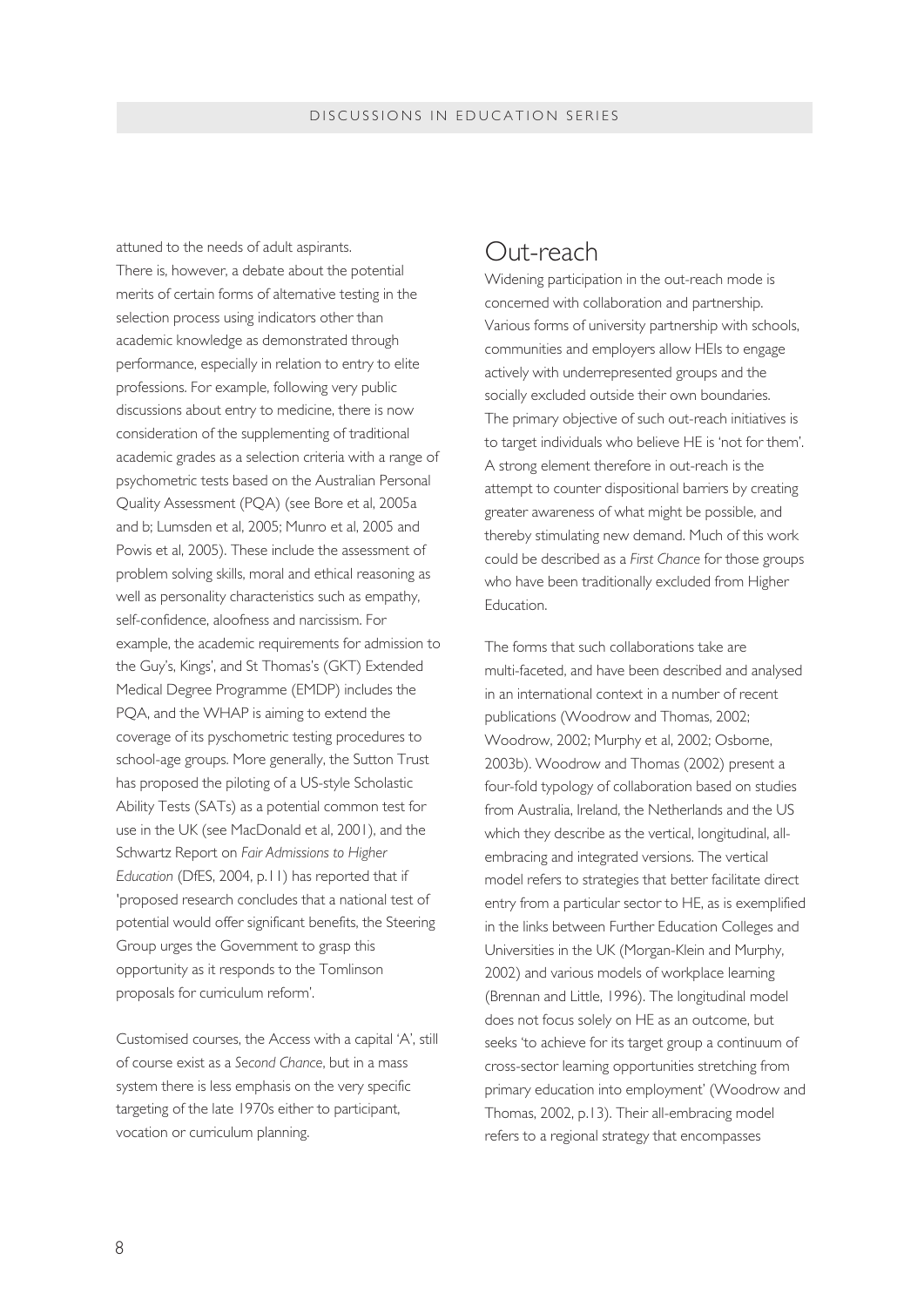multiple players and many dimensions from primary schools through to universities. It is distinguished from previous models not only by the breadth of partnership, but also by the extent of the involvement of all stakeholders including those seeking access in the process itself and by seeking to change the nature of supply. Integration refers to those models where institutional barriers have (at least ostensibly) been dissolved, and most obviously these are evident in those countries such as Australia where in some Technical and Further Education (TAFE) Colleges and Universities have been integrated to form a common post-16 dual-mode system (see Wheelan and Moodie, 2005). There are obvious advantages to such strategies since much evidence points to substantial barriers existing at points of institutional transition.

#### Flexibility

Flexibility and out-reach have common elements as is evident in links between Vocational Education and Training (VET) and universities. Flexibility implies significant structural modification in systems, which may or may not be accompanied by collaboration, although in many cases it is a facilitating mechanism. Flexibility in the context of widening participation refers to both spatial and temporal matters, namely changes that allow students access to education in locations and modes, and at times that, to at least a certain degree, are of individuals' rather than institutions' choosing. It also refers to those mechanisms that challenge constructions of what constitutes knowledge at Higher Education level and

the means by which knowledge can be acquired and demonstrated, such as the recognition and accreditation of prior (experiential) learning (R/AP(E)L), and programmes of independent study, with to quote Percy and Ramsden (1980, p.15) 'its stress on weakened boundaries between subject areas, on supra-disciplinary concepts, and on student control over the way in which knowledge is transmitted'.

#### *Modularity and CATS*

The move to modular forms of higher education, in which distinct elements of credit can be accumulated both horizontally at a given level and vertically through levels, provides an obvious form of flexibility. There are examples of degrees that have been constructed in part-time mode, in workplaces and other off-campus locations and through distance education, often using new forms of digital technologies. In some cases schemes may consist of a multiplicity of these elements. However, many of these forms of flexibility are at the margins of institutional efforts, especially in those HEIs with strong research-driven missions.

It is modularity and the credit accumulation and transfer systems (CATS $^5$ ) that constitute the structural backbone of these forms of flexibility. However, as Trow (1999, p.315) has commented, when comparing US and European universities, the latter 'move slowly towards modular courses and the accumulation of course credits, and even more slowly to credit transfer'. Furthermore, whilst there is much rhetoric in the direction of structural flexibility to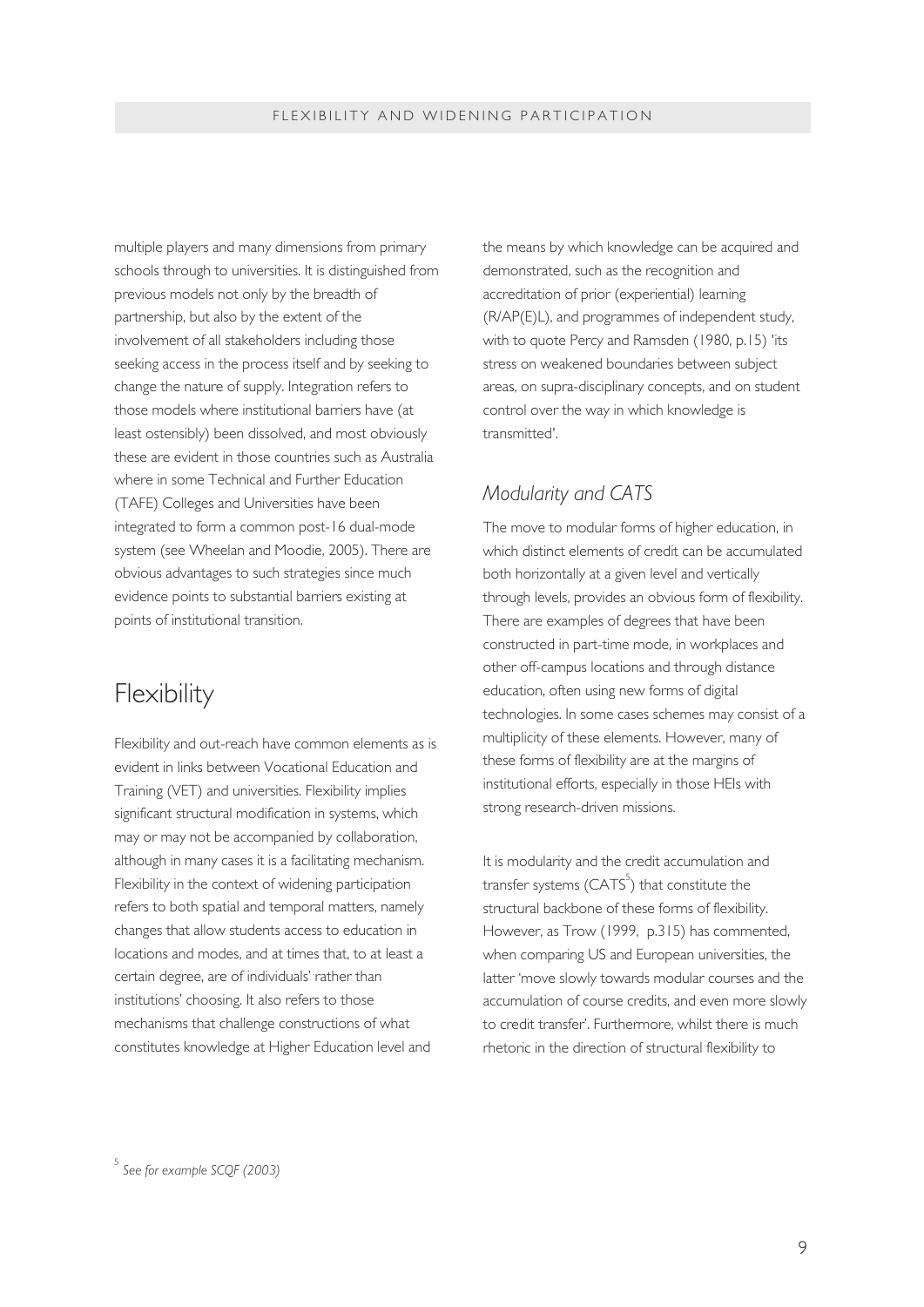facilitate mobility, driven by a national policy agenda and at a European level by the Bologna Declaration of 1999 (re-emphasised in the recent Bergen Communique of 2005), practice in the UK has perhaps led to an unintended effect. I will cite simply the realities of credit transfer in Scotland where greatest progress has been achieved in implementing a flexible credit framework, and where Further Education Colleges (FECs) are a major supplier of HE provision.

In a recent study (Osborne and Maclaurin, 2002), we generated unambiguous evidence of the skewing of transfer from FECs to HEIs, particularly in relation to Higher National Certificate/Diploma (HNC/D) articulation to degree level study in Scotland. Quite clearly there is a predominance of involvement in such relationships of the post 1992 universities, and this has resulted in disproportionate numbers of former FEC students entering such institutions. Whilst undoubtedly in so doing these institutions are creating greater opportunity, particularly for those from traditionally non-participant groups, there are also dangers that the articulation arrangements themselves lead to a funnelling of certain types of students into one particular type of institution. Such a potential 'ghettoisation' effect has been commented upon previously (Osborne et al, 2000; Thanki and Osborne, 2000; Morgan-Klein, 2003 and Field, 2004). Not only does this phenomenon reduce the options of type of institution to which students may progress, but it also narrows the discipline areas to which access may be gained, and to subsequent career opportunities. This particular channel of progression could be viewed as simply the re-enforcement of earlier school to tertiary education transitions that are skewed according to socio-economic disadvantage.

#### *Distance education and ICT*

The creation of distance education universities as a means of combating lack of educational opportunity for reasons including geographical location, disability (CEDEFOP, 2001), and employment and home circumstances has a long history. A prevailing discourse within lifelong learning is that of flexibility of provision, on meeting students' needs at times and places of their own (or their employers') choosing. The availability of open and distance learning opportunities based on the use of information and communication (ICT) would therefore seem to be especially important in achieving this flexibility. However, there appear within the UK, with the notable exception of the Open University, relatively few examples of ICT being used as a strategy for securing 'second chances'. Early technological failings and the cost of access to telephony led to a lack of confidence in the potential of ICT. It is perhaps only with the coming of relatively cheap forms of fast electronic information retrieval and synchronous communications through broadband that its pedagogical capacity will be achieved. It is also notable that within the UK there exists no comparator to the dual mode universities of Australia, which offer both face-to-face and distance provision or combinations of the two.

#### *Recognition and accreditation of prior (experiential) learning*

In some national settings, for example South Africa, the recognition and accreditation of prior (experiential) learning (R/AP(E)L) has been described as having a potential role in radical social transformation (see Michelson, 1997). In France *La Validation D'Acquis de la Experience* (VAE) presents fundamental challenges to the structure of traditional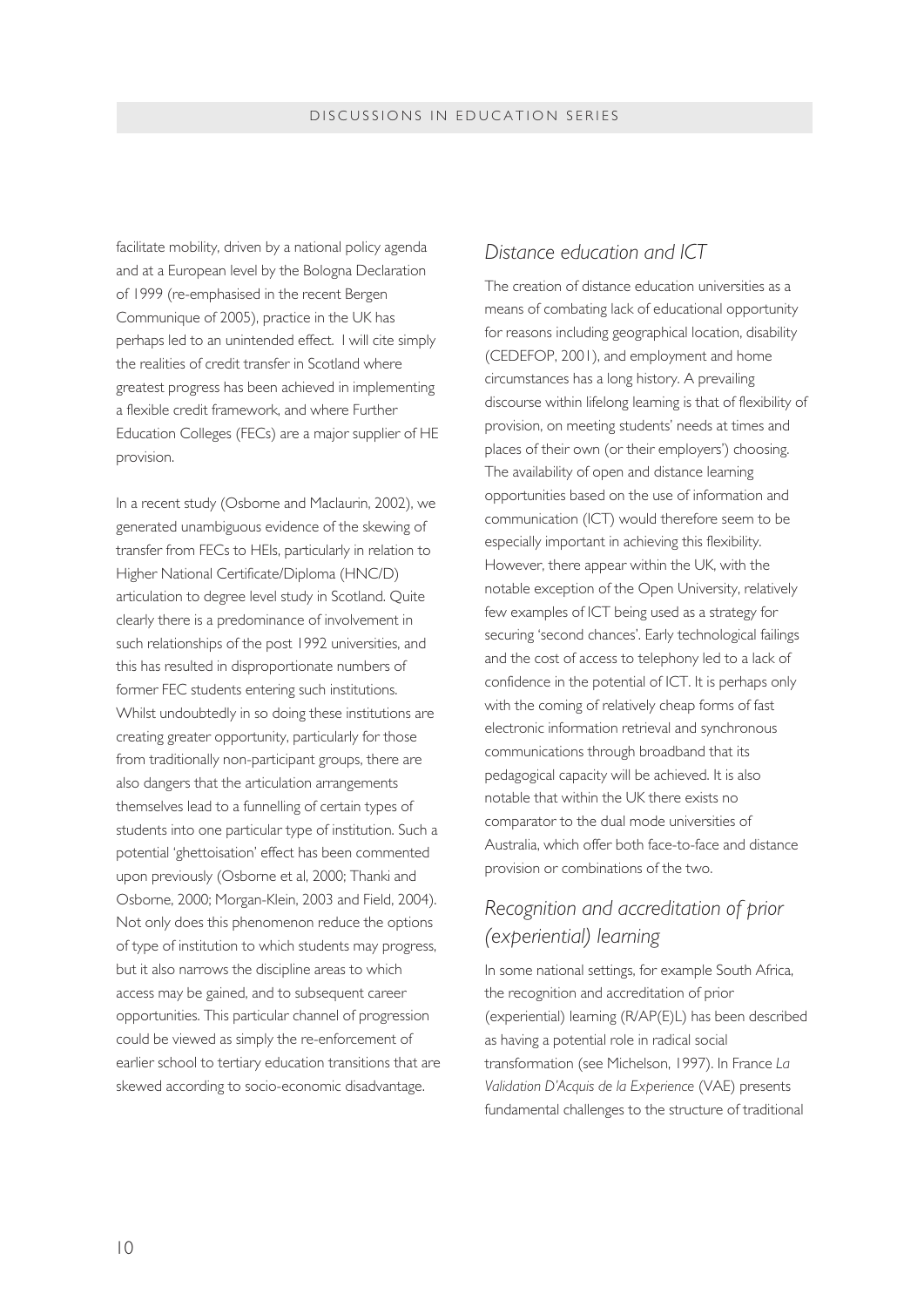higher education qualifications such the diplôme (Davies, 1999). Feutrie (2000) in the French context see VAE as a radical challenge as to the nature and locus of knowledge; a challenge to institutions to recognise the diversity of people's opportunities for learning, and perhaps as a consequence, a potential challenge to address the discriminatory effects of the social and economic divisions embedded in society's institutions, and their values. That said even in France, as Feutrie and Gallacher (2003) have argued, schemes of VAE have largely failed in their assault on traditional structures, and there have been many disappointments in the success of work-based schemes with considerable lack of commitment from companies. In the UK, everyone concerned with widening participation will have heard of APEL, but in practice most will not have implemented access using the tools it offers.

#### Raising aspirations or structural modifications?

In my view, simply raising aspirations within the school years is unlikely to be enough to create greater equity unless accompanied by the implementation rather than simply the espousal of flexibility. The logic of aspiration-raising is inescapable. though it remains to be proven whether early intervention will make a fundamental difference to the participation of under-represented groups. Even if these initiatives inspire and create new demand, this will need to be accompanied by structural modifications of systems and greater commitment to flexibility than current rather piecemeal arrangements. A number of models from other parts of the world may offer suggestions as to how flexibility can be implemented more equitably and systematically.

The components of flexibility exist in modularity, CATS, articulation and in part-time, distance and ICTbased programmes, APEL and independent study, and some of these forms of provision have been in place for decades. However each form is available only in certain UK institutions for certain types of provision. Essentially the full-time, face-to-face, daytime mode dominates with minor modifications for today's mass system of HE. Douglass (2004, p.28) in comparing the UK system with that of the US, and specifically California argues that 'the UK system seems much less than the sum of its parts – in its bifurcated and decentralised organisation of FE and independently chartered universities, in the lack of a collective sense of purpose…' This is contrasted with the public tripartite system of California with its community colleges, state university system and the University of California, each playing a distinct role within the state's system. I have commented elsewhere (Osborne, 2005) on the distinctive role of the Community College sector in North America, where unlike FECs in the UK, they can be clearly viewed as part of a stratified system of HE with different institutions playing particular roles in an overall system. The important features of the systems of Canada and the US are clarity of role and the nature of the curriculum. Community Colleges (or their equivalents) in many North American jurisdictions have a much clearer transfer role, and have a curriculum offer that maps clearly onto the first two years of university study. Although there are exceptions, the model of articulation does not depend on re-purposing vocationally-oriented provision that does not match the requirements of university study. The need for better matching of curriculum to create confidence in transfer to all parts of the university sector may be vital to the creation of improved pathways of progression from FE to HE in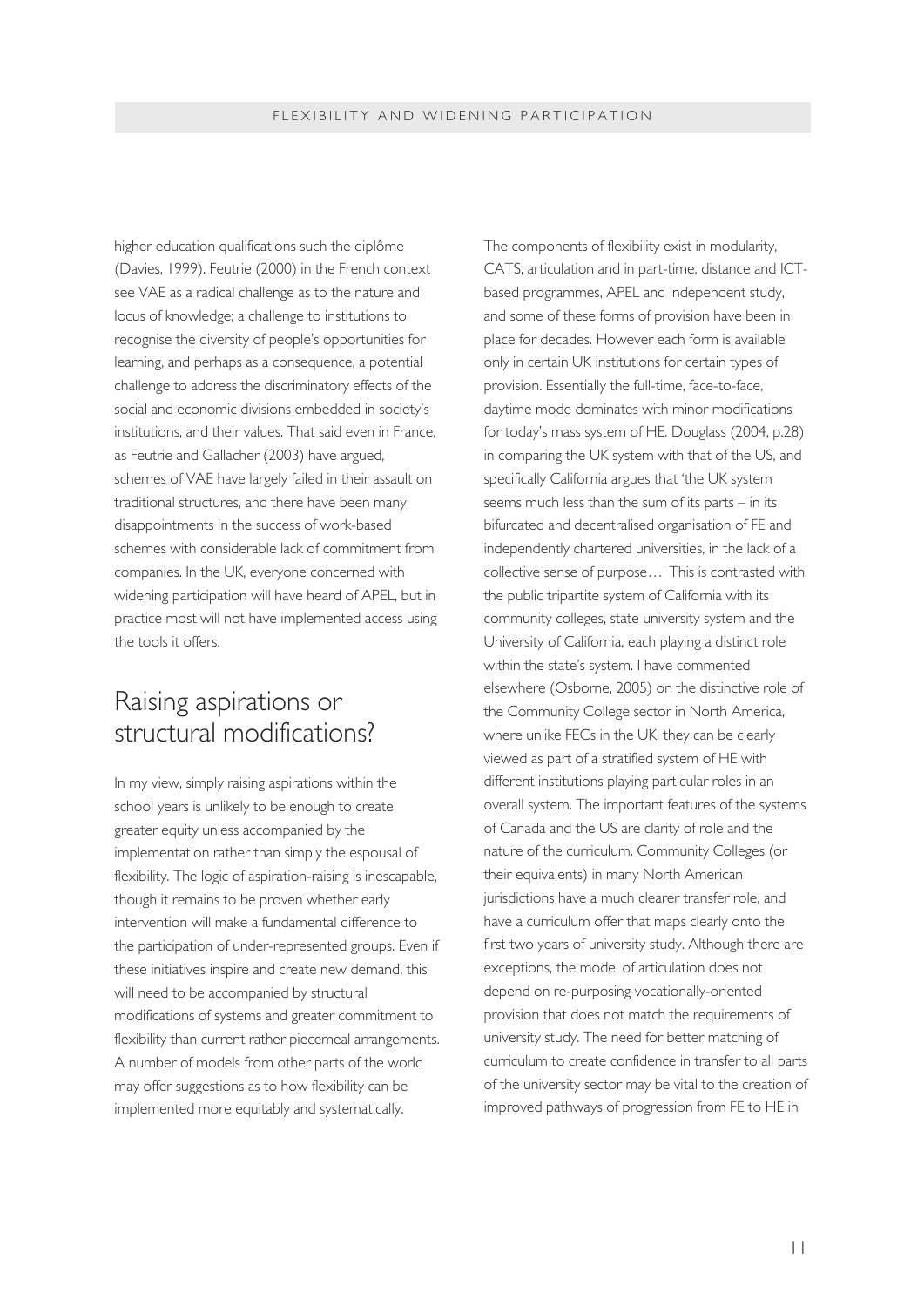the UK. Many individuals who come from backgrounds where participation in HE is not a tradition are likely to be attracted by the features offered by the short-cycle provisions of FECs, namely locality, modularity, flexibility in duration and subdegree exit points. But many are also looking for transfer with full respect for credit achieved to a full range of HEIs and this is yet to be achieved.

Flexibility in the sense of being able to study (at least formally) as a part-time student or to interchange part-time and full-time status at different periods of a university career, to combine face-to-face and distance study, to gain credit for learning outside the academy through systematic processes of APEL seem more distant prospects for the post-compulsory system as a whole. Can we envisage, for example, the notion of the right for an individual to have her/his claims for experiential learning to be assessed by a university as enshrined in French Higher Education law (see Pouget and Osborne, 2004)?

Caveats must be added of course when using international models as comparators. Douglass (2004, p. 25), for example, also quotes the high attrition rates of California, and attributes this to 'perhaps over dependence on funnelling students to the lowest cost institutions'. In Australia, where boundaries between TAFE and universities have been broken down in the

dual sector institutions, problems of transfer have not disappeared as a range of internal barriers to collaboration between the two arms of these institutions appear to emerge (Chapman et al, 2000).

And lest we become too enthusiastic about structural modification and widening participation through using the armoury of flexibility, here are some final sobering thoughts. The expansion of educational opportunity in itself may not reduce inequality by social class in educational achievement (Shavit et al, 2004; Raftery and Hout, 1993). It has been argued that within stratified systems, as the less selective part of the HE sector expands its numbers, there is skewing of participation by social class (Lucas, 2001).

As our HE system becomes universal, certainly individuals from lower socio-economic classes will inevitably participate in greater numbers. However they will do so with greatest frequency in less elite institutions, and at the same time elite HEIs are likely to become more selective. There will be a meritocratic justification for this development, but there is also an argument that the lack of flexible pathways through the most elite of institutions contributes to their narrow social-class profile. In part two of this account, consideration will be given to how provision within the field of Education can be mapped against these models of flexibility<sup>6</sup>. .

6 *I am grateful to Dr Derek Young for his comments on this account, and anticipate his contribution to part 2*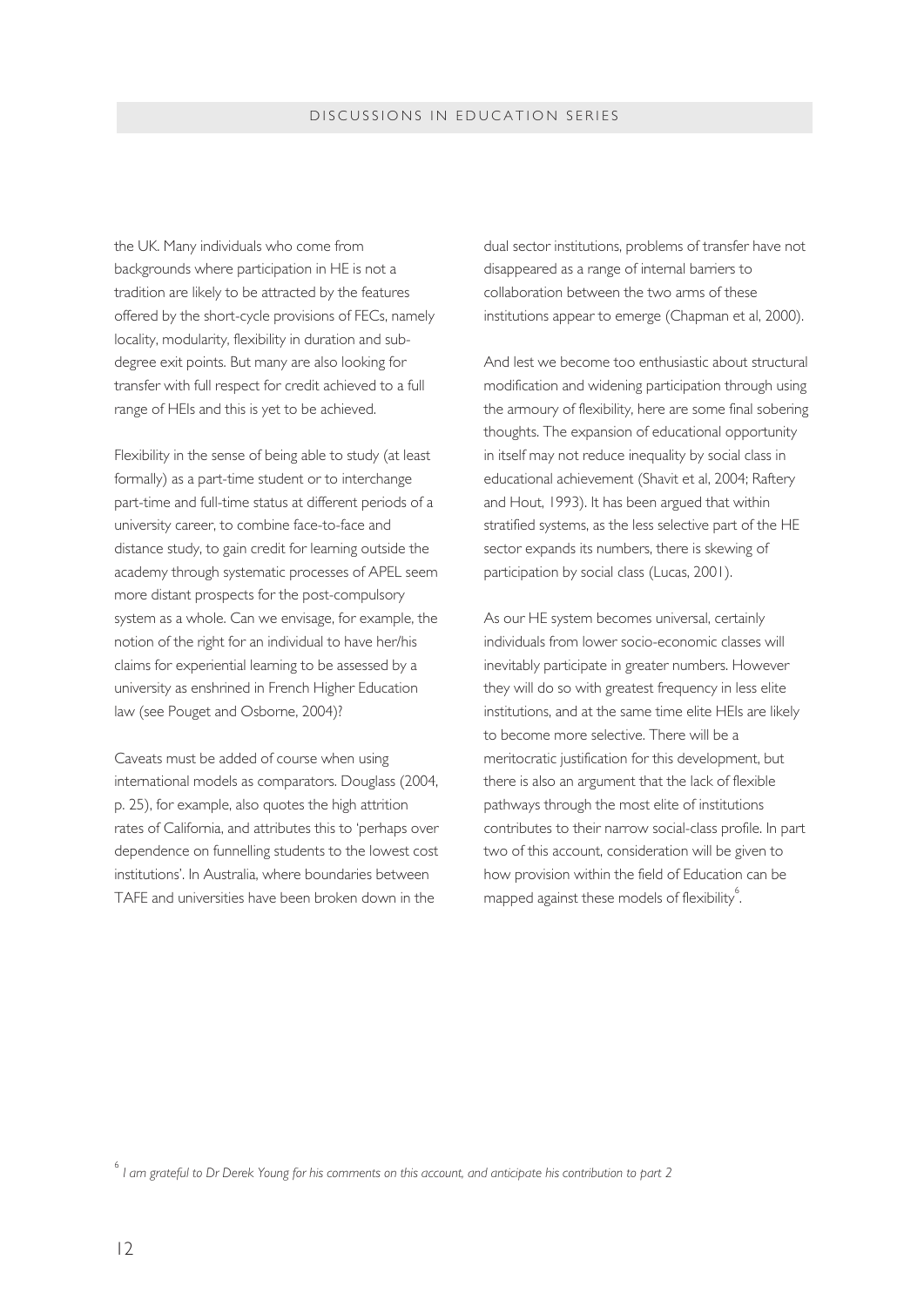# References and Bibliography

Bore, M.R., Munro, D., Kerridge, I. & Powis, D.A. (2005a) 'Selection of medical students according to their moral orientation', *Medical Education*, (in press).

Bore, M.R., Munro, D., Kerridge, I. & Powis, D.A. (2005b) 'Not moral "reasoning": a Libertarian-Communitarian dimension of moral orientation and Schwartz's value types', *Australian Journal of Psychology,* 57 910, pp. 49-60.

Bourgeois, E and Frenay, M. (2001) *University Adult Access Policies and Practices across the European Union; and their consequences for the participation of non-traditional adults.* Final Report to European Commission of TSER Project, SOE2-CT97-2021.

Brennan, J. and Little, B. (1996) *A Review of Work-based Learning in Higher Education.* (Sheffield, DfEE).

British Medical Association (BMA) (2004), *The Demography of Medical Schools;* A Discussion Paper. (London, BMA).

Cases, M. R. and Lopez, R. M. (1996) Las escuelas de padres: Apoyo al Desarrollo, in: A. Sánchez (Ed.) *Relación familia-escuela en el proceso educativo de niños y adolescentes* (Granada, Osuna).

CEDEFOP (2001) *Technology will improve access to learning for people with disabilities.* Available at url, http://www2.trainingvillage.gr/etv/elearning/surveys/surmain. asp

Chapman, B., Doughney, L. and Watson, L. (2000) *Towards a cross sectoral funding system for education and training,* Discussion Paper No. 2, Canberra: Lifelong Learning Network, University of Canberra.

Davies, P. and Parry, G. (1993) *Recognising Access. The Formation and Implementation of the National Framework for the Recognition of Access Courses* (Leicester, NIACE).

Davies, P. (1999). Rights and rites of passage: crossing boundaries in France. *International Journal of Lifelong Education,* 19(3), pp. 215-224.

Department for Education and Employment (DfEE) (1998) *The Learning Age.* Available at url http://www.lifelonglearning.co.uk.

Department for Education and Science (1978) *Special courses in preparation for entry to higher education.* Letter to Chief Education Officers, 2 August 1978.

Department for Education and Science (1985) *Academic Validation in Public Sector Higher Education: the Report of the Committee of Enquiry into the Academic Validation of Degree Courses in Public Sector Higher Education, Cmnd 9501* (London, HMSO).

Department for Education and Skills (2003a), *The Future of Higher Education* (London, DfES).

Department for Education and Skills (2003b) Widening Participation in Higher Education. (London, HMSO).

Department for Education and Skills (2004) *Admissions to Higher Education Review.* Available at http://www.admissions-review.org.uk/.

Douglass, J.A. (2004) The Dynamics of Massification and Differentiation: A Comparative Look at Higher Education Systems in the United Kingdom and California. *Higher Education Management and Policy,* 16(3), pp. 9-34.

Feutrie, M. (2000) 'France: the Story of *La Validation des Acquis* (Recognition of Experiential Learning)'. In Evans N. (Ed.) *Experiential Learning around the World. Employability and the Global Economy*. p. 108. London and Philadelphia: Jessica Kingsley Publishers.

Feutrie, M. and Gallacher, J. (2003) Recognising and accrediting informal and non-formal learning within higher education: an analysis of the issues emerging from a study of France and Scotland. *European Journal of Education* 38(1).

Field, J. (2004) Articulation and credit transfer in Scotland: taking the academic highroad or a sideways step in a ghetto? *Journal of Access Policy and Practice* 1(2) pp. 85-99.

Fryer, R. (1997) *Learning for the 21st Century. First report of the National Advisory Group for Continuing Education and Lifelong Learning (The Fryer Report).* Available at http://www.lifelonglearning.co.uk/nagcell/index.htm.

Garrick, R. (1997) *Higher education in the learning society, Report of the Scottish Committee of Inquiry into Higher Education* (Edinburgh, HMSO).

HEFCE (2005), *Young Participation in Higher Education,* Research Report, January 2005/03. Available at http://www.hefce.ac.uk/pubs/hefce/2005/05\_03

Inner London Education Authority (ILEA) (1988) *Cross-ILEA Access Courses 1988-89* (London, ILEA).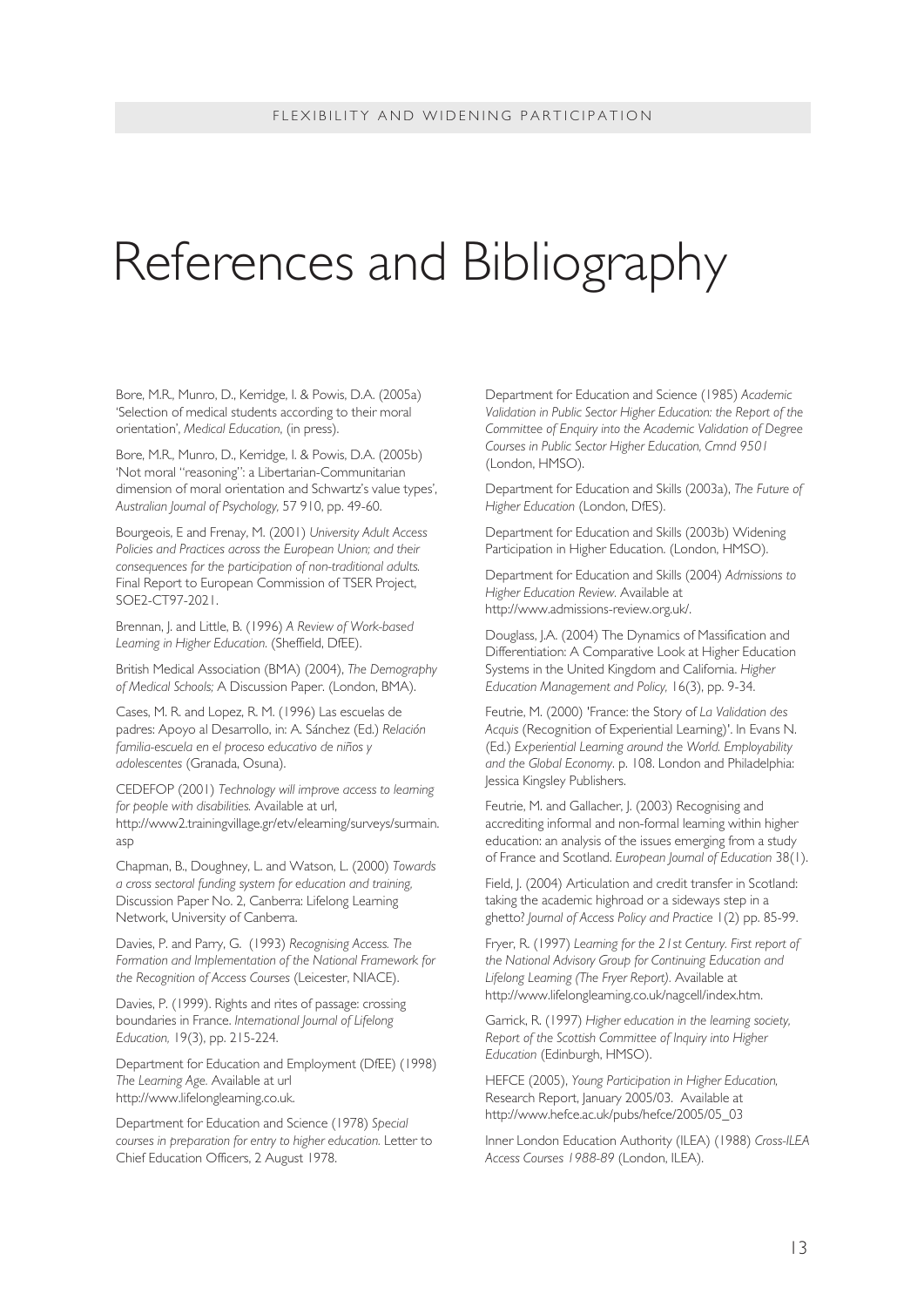#### DISCUSSIONS IN EDUCATION SERIES

Kennedy, H. (1997) *Learning Works (Kennedy Report),* (Coventry, FEFC).

National Committee of Inquiry into Higher Education (1997) *Higher education in the learning society* (Dearing Report), (London, National Committee of Inquiry into Higher Education).

Layer, G. Srivastava, A. Stuart, M. (2002) *Achieving Student Success: An Analysis of HEI Widening Participation. Strategies and the Proposed Impact on Student Success.* (Bradford, Action on Access).

Lucas, S.R. (2001) Effectively Maintained Inequality: Education Transitions, Track Mobility, and Social Background Effects. *American Journal of Sociology,* 106, pp. 1642-1690.

Lumsden, MA, Bore, M, Millar, K, Jack, R & Powis D. (2005) 'The assessment of personal qualities in relation to admission to medical school', *Medical Education,* 39, pp. 258-65.

McDonald, A.S., Newton, P.E., Whetton, C. with Higgs, S.E. (2001) A Pilot of Aptitude Testing for University Entrance. (London, NFER). Online at

http://www.suttontrust.com/reports/SAT-Pilot\_Report.pdf

Morgan-Klein, B. and Murphy, M. (2002) Access and Recruitment: Institutional policy in widening participation in Trowler, P *Higher Education Policy and Institutional Change,* (Buckingham, SRHE and Open University Press).

Morgan-Klein, B. (2003) Scottish Higher Education and the FE-HE Nexus. *Higher Education Quarterly,* 57(4), pp. 338- 354.

Michelson, E. (1997). The Politics of Memory: The Recognition of Experiential Learning'. In Walters, S. (Ed) *Globalization, Adult Education & Training. Impacts & Issues,* p. 145. London: Zed Books.

Murphy, M., Morgan-Klein, B., Osborne, M. and Gallacher, J. (2002) *Widening Participation in Higher Education: Report to Scottish Executive* (Stirling, Centre for Research in Lifelong Learning/Scottish Executive).

Munro, D, Bore, MR & Powis, DA. (2005) 'Personality factors in professional ethical behaviour: studies of empathy and narcissism', *Australian Journal of Psychology,* 57(1), pp. 38-48.

Ortega, J. and Camara, E. (2001) Entry to University for Adults over 25 Years of Age in Spain: Study of the Current situation carried out by teachers and students of State Centres of Adult Education, in: Proceedings of *Researching Widening Access: International Perspectives,* (Glasgow, Centre for Research in Lifelong Learning).

Osborne M, Cloonan M, Loots, C and Morgan-Klein, B (2000) The Scottish Parliament and FE/HE Links. *International Journal of Lifelong Education,* 19(3), 236-252.

Osborne M. and Maclaurin, I. (2002) Data on FE/HE Transfer in Scotland. In Osborne M., Murphy M. and Gallacher J., A *Research Review of FE/HE links: Report to Scottish Executive (Stirling, Centre for Research in Lifelong Learning/Scottish Executive).* Online at URL, http://www.scotland.gov.uk/about/ELLD/HESP/00016640/a nnexE.aspx.

Osborne, M and Thomas, E. (2003) (Eds) Lifelong Learning in a Changing Continent. Leicester: NIACE.

Osborne, M (2003a) A European Comparative Analysis of Policy and Practice in Widening Participation to Lifelong Learning. *European Journal of Education,* 38(1) pp. 5-24.

Osborne, M. (2003b) Policy and Practice in Widening Participation – a six country comparative study. *International Journal of Lifelong Education* 22(1), pp. 45-58.

Osborne, M. (2005) 'Introduction'. In J. Gallacher and M. Osborne (Eds.) *Diversity or divison? International perspectives on the contested landscape of mass higher education* (Leicester: National Institute for Adult and Continuing Education).

Percy, K. and Ramsden, P. with Lewin, J. (1980) *Independent Study - Two examples from English higher education.* Guildford: SRHE.

Pouget, M and Osborne, M (2004) Accreditation or *validation* of prior experiential learning: knowledge and saviors in France – a different perspective, *Studies in Continuing Education* 26(1), pp. 45-65.

Powis, D., Bore, M., Munro D. and Lumsden, M. L.(2005) Development of a psychometric test battery as a tool for selecting medical students. *Journal of Adult and Continuing Education* 11(1), 3-14.

Raftery, A.E. and Hout, M. (1993) Maximally maintained inequality; Expansion, reform and opportunity in Irish education, 1921-75, *Sociology of Education,* 66, pp.41-62.

Royal Society (1988) *Access to Higher Education.* Proceedings of a conference held at the Royal Society on 14 July 1988 in co-operation with MSC, DES, DTI, DE, CVCP and CNNA.

Scottish Credit and Qualifications Framework (2003) *An Introduction to the SCQF 2003 - 2nd Edition.* Glasgow: SCQF. Available at URL http://www.scqf.org.uk/home.aspx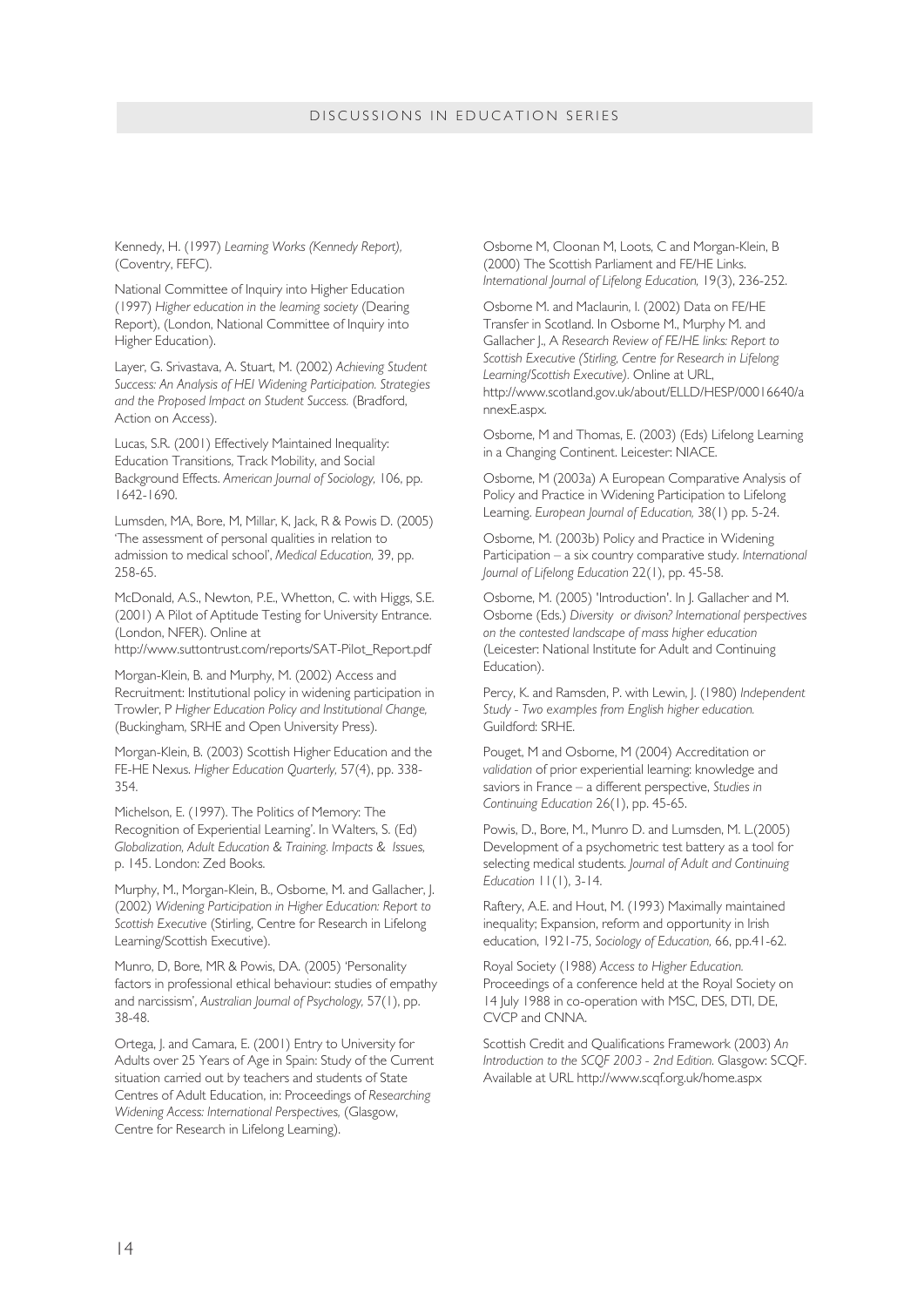#### FLEXIBILITY AND WIDENING PARTICIPATION

Shavit, Y., Arum, R. and Gamoran, A. (2004) *Expansion, Differentiation and Stratification in Higher Education: A Comparative Study of 15 Countries.* Paper presented at the International Sociological Association, Research Committee on Social Stratification and Mobility (RC28), 7-9 May 2004. Online at

http://www.sidos.ch/method/RC28/abstracts/Yossi%20Shav it.pdf.

Thanki, R. and Osborne, R. (2000) Equal Opportunities Monitoring, Policy and Practice for Students, *Higher Education Quarterly,* 54, pp. 88-98.

Toyne, P. (1990) Achieving Wider Access, in: Parry G. and Wake C. (Eds.), *Access and alternative futures for higher education* (London, Hodder and Stoughton).

Trow, M. (1999) From Mass Higher Education to Universal Access: The American Advantage, *Minerva,* 37, pp. 303- 328.

Universities Scotland (2001) *Access to Achievement: A guide to how the Scottish higher education sector is promoting social exclusion* (Edinburgh, Universities Scotland).

Wheelan, L. and Moodie, G. (2005) 'Separate postcompulsory education sectors within a liberal market economy: interesting models generated by the Australian anomaly' In Gallacher J. and Osborne M. (Eds) (2005) *A contested landscape – International perspectives on diversity in mass higher education.* Leicester: National Institute for Adult and Continuing Education.

Woodrow, M. and Thomas, E. (2002) Pyramids or Spiders? Cross-sector Collaboration to Widen Participation: Learning from International Experience – A comparative study to identify the most effective ways for post compulsory institutions to work together to widen participation, in: Thomas L., Cooper M. and Quinn J. (Eds.) *Collaboration to Widen Participation in Higher Education* (Stoke-on-Trent, Trentham Books).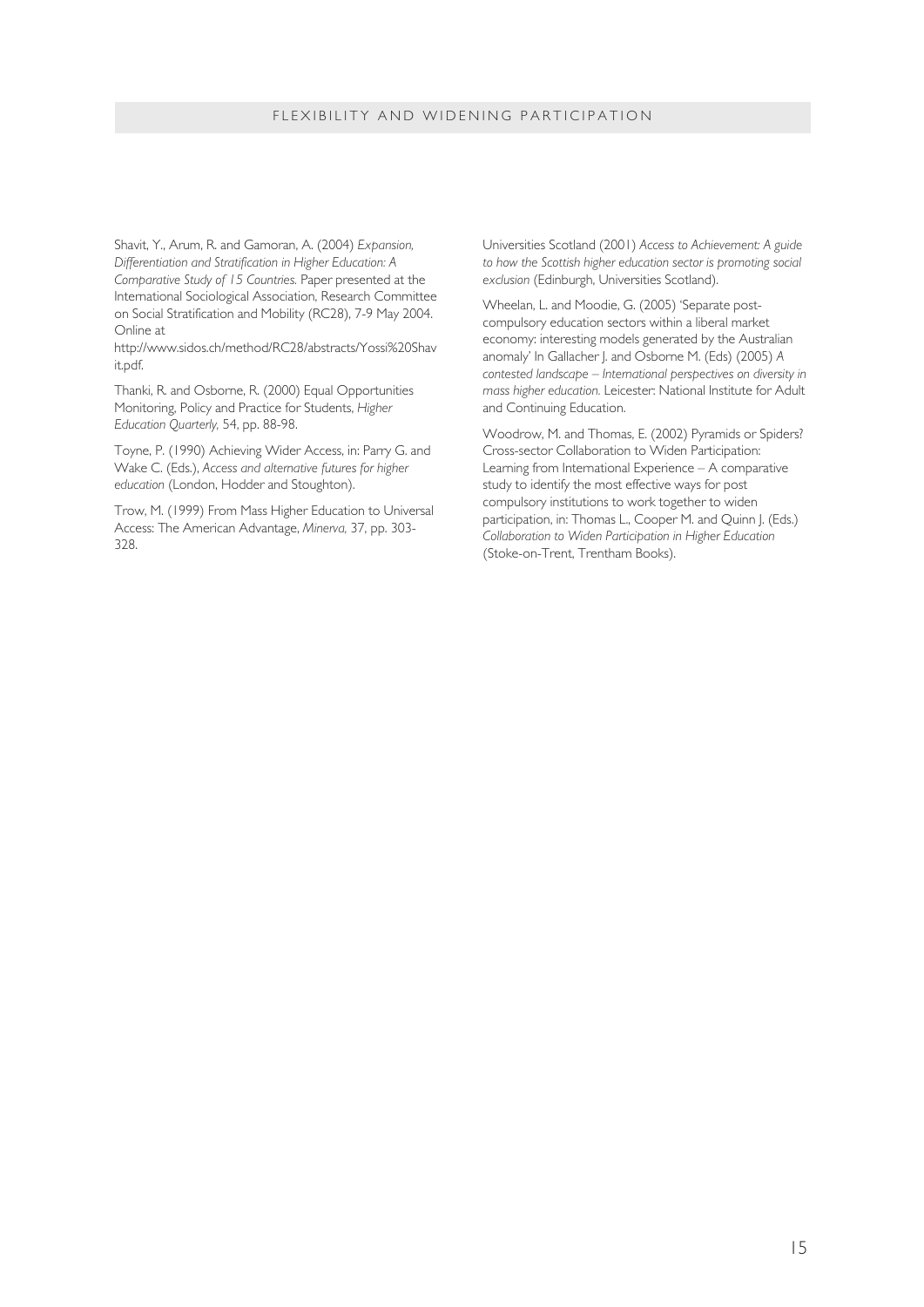# Part Two

Widening Participation through Flexibility, In-reach and Out-reach

#### **Dr Derek Young**

In Part I of this paper, Mike Osborne introduced us to the concepts of flexibility and widening participation, in the process highlighting a number of key issues such as *in-reach, out-reach* and flexibility and giving an overview of the current offerings. In Part 2 we take those initial themes and explore them in further detail using a number of in practice examples<sup>'</sup>.

<sup>1</sup> While this paper uses a number of current representative examples to give a flavour they do not represent all courses available *I would like to thank Professor Mike Osborne for his helpful comments and suggestions*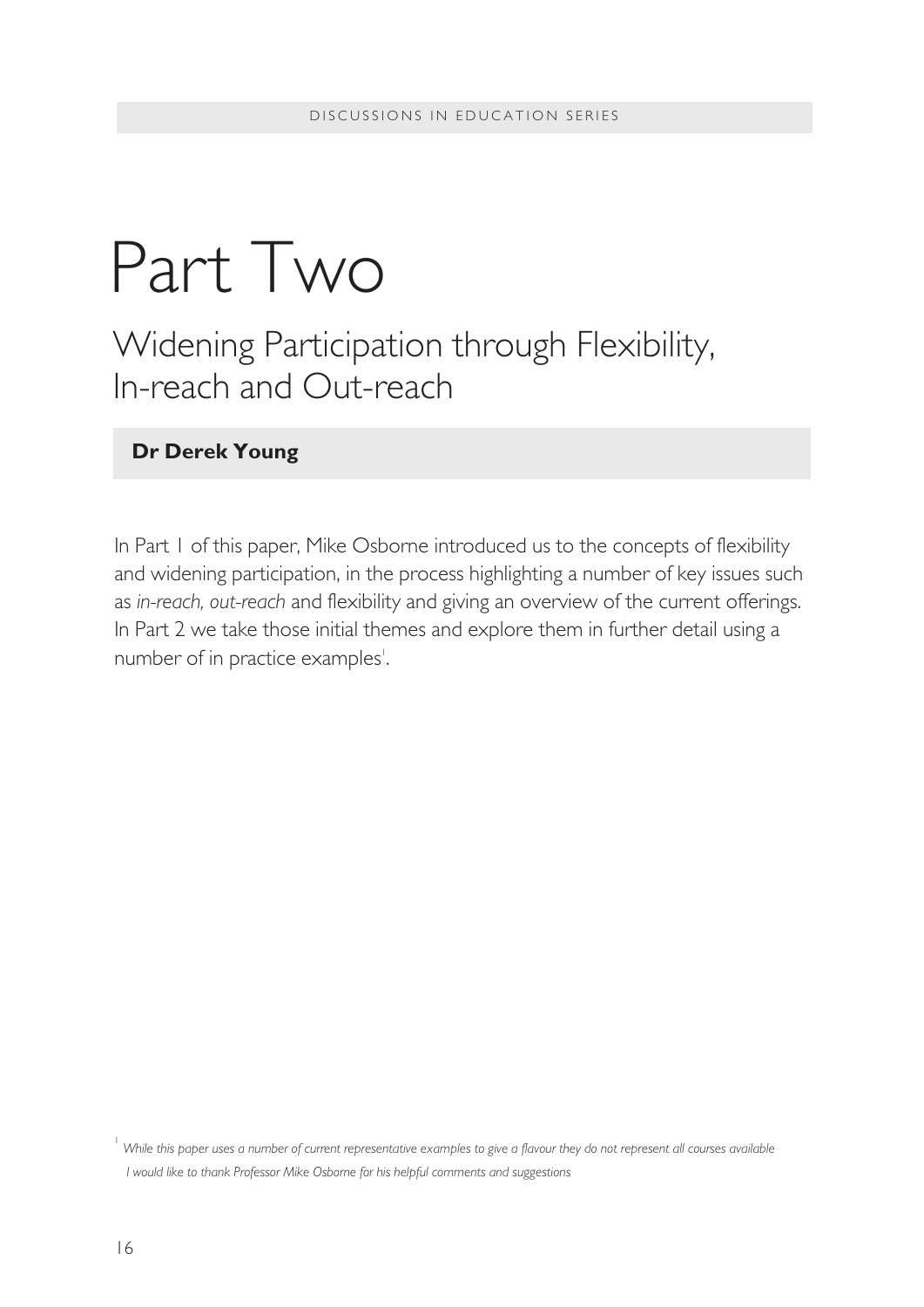#### Introduction

One fundamental problem in addressing the issue of flexibility in education is in the definition given to flexibility. Rigmor George and Rosemary Luke highlight flexibility from an institutional perspective:

*The challenge for universities is to reconceptualise the institutional structures and work practices of staff in order to reform the educational environment in ways which are student centred, resource rich and which make use of the technologies available for distribution and access. (George and Luke, 1995)*

Mike Osborne gives us an alternative, student centred, definition:

*Flexibility in the context of widening participation refers to both spatial and temporal matters, namely changes that allow students access to education in locations and modes, and at times that, to at least a certain degree, are of individuals' rather than institutions' choosing. (Osborne, 2006)*

The common thread which is clear in both definitions is the certainty that flexibility needs to be learner focused, attending to the needs and aspirations of the learner rather than demands for institutional efficiency.

In order to meet these learner needs, hand in hand with the concept of flexibility are the twin themes of in-reach and out-reach. Each term refers to interaction with learners in a manner best suited to the needs and aspirations of the learners themselves, with in-reach seen as providing diversity in encouraging students into the learning environment while out-reach is concerned with expanding the learning environment.

#### Flexibility

For many, flexibility is taken to represent part-time study which in turn is taken to mean half-time or segmental study of a traditional course, adapting what is there rather than designing from scratch. Inevitably, part-time means long-term study. A PGCE Primary Education course taken part-time at the University of Brighton may involve three years study and commitment instead of one year when taken as full-time study. A BA (Hons) Early Years Education course at the University of Chester, taught on one afternoon and evening per week, takes four years to complete. The University of Dundee Teaching Certificate in Education may require 72 weeks part-time compared to 36 weeks full-time.

However, I would argue that flexibility should be focused on the delivery of full-time education through an adaptive mode rather than providing part-time long-term study. This would undoubtedly require a change in mindset within the education sector to meet the learner needs highlighted above.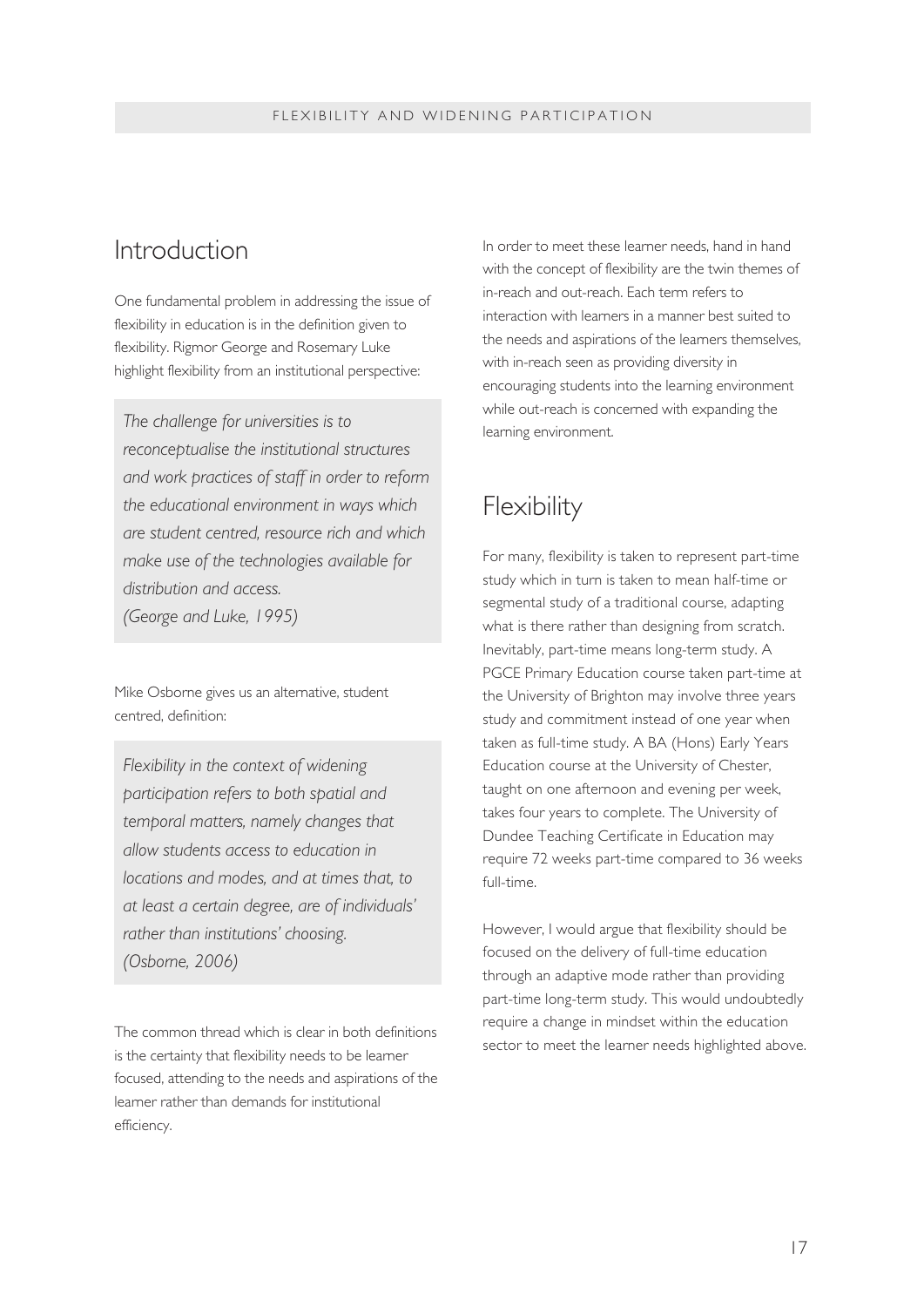At best, current flexible delivery within the field of education is 'blended', containing only a degree of flexibility – a hybrid provision which has been designed to provide flexibility to a specific student base and is restricted by the demands of subject and registration. Perhaps that should be the focus within the sector – not measuring flexibility in education against generic flexible provision but against the restrictive practices inherent in the traditional delivery of education – adapting and overcoming current restrictions in time and location (place).

In fairness, the nature of many courses delivered within higher education dictates a regulated delivery due to the need for subject interaction. In the field of education for example, the requirement to undertake school based training and mentoring by 'in practice' teaching staff restricts flexibility in delivery. In essence, restrictions on flexibility are inherent within the subject.

There is a certain inevitability in the patterns of flexible delivery currently found within the field of education, clearly highlighted by the current learner requirement to fulfil 'work or school placements' in order to gain experience of both pupils and school environment. This is perhaps the one factor in the delivery of education studies which is wholly restrictive and prevents true flexibility.

The practice of school placements is for many, primarily those in employment, the single most limiting factor towards delivering a truly flexible provision, although many departments and schools are endeavouring to overcome this restriction as best they can under current requirements. For example, the PGCE (P) part-time and distance learning programme and PGCE (S) delivered through the School of Education at the University

of Aberdeen, are designed to widen access to teacher education in rural areas by delivering and supporting most of the academic content online. However, with the same standards of entry as the full-time course and while learners can and do undertake the majority of study through an online learning environment, the requirement to undertake an initial three week induction in Aberdeen in year one and a one week requirement in year two of the course, plus face to face sessions within the participating local authority area, limits the move towards total flexibility in terms of place. In this case the restriction of school placement is addressed to a certain extent by locating the placements within the students' local authority area. While delivery in this instance goes some way to address learner-led flexibility by removing the need for the learner to move away from home while training, there is still the need for individuals to conform to traditional work placement restrictions.

The PGCE Early Years Flexible Route offered at the University of Central England, Birmingham, consists of part-time study requiring attendance at the institution one evening per week and one Saturday per month. The course also requires an initial five week diagnostic teaching practice and an eight week final teaching practice involving full-time attendance at a partner school. Similarly the PGCE (Flexible Route) offered at the University of Chester includes 24 weeks placement in school. The Teaching Certificate in Education at University of Dundee is credited with being delivered through part-time study but half the duration of the course is spent in school placement with the other half spent in 'a combination of in-faculty learning and online distance learning'. Similarly, with the need to complete a six week school placement, the Teacher Training PGCE (Secondary Flexible) at the School of Education, University of Gloucestershire,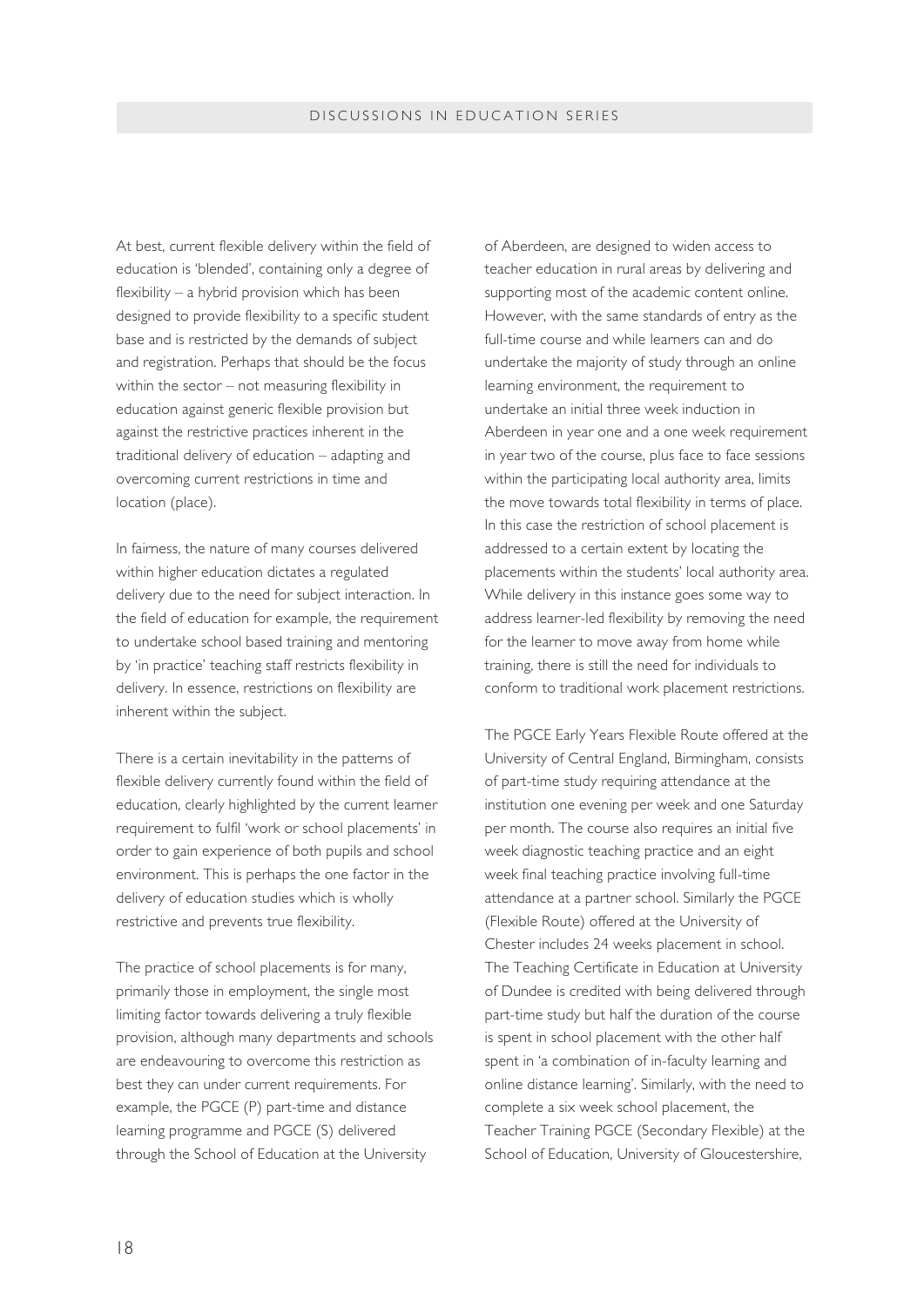is focused towards flexibility in modular choice and provision not flexibility in learner needs. Although the PGCE Modular Flexible programme at Canterbury is designed to be taken independently from a distance, there are still compulsory face-toface tutorials and 10 days of taught sessions during the programme, while students without the necessary classroom experience are expected to undertake school placements.

In order to achieve true flexibility in education studies, an alternative to 'traditional' school placements needs to be found. Students could undertake the academic part of their training through true flexible delivery and then spend the first six months of their working career as a 'trainee or intern' in the true sense – undertaking a paid, employment-based, initial training period. In this model, the school placements become part of their employment not part of their education training. In Scotland at least, current provision by the Scottish Executive of a guaranteed one year placement at the end of training (Teach in Scotland 2006) could be changed to a guaranteed six month 'internship' at the end of their academic course followed by a 'ringfenced' teaching year. As an intern they would be paid a salary and progressively adopt a heavier teaching load – this would be in effect the beginning of their teaching career and would remove the requirement for in house vocational training from the study cycle to the working cycle. Schools could then 'train up' interns to their own needs and particular working methods. This would provide, or allow for the provision of, true flexible delivery within the field of education – removing the current time and place restrictions. There is a case for moving to change the timing of classroom placement – it is no good introducing flexibility in the academic section without introducing it in the vocational section. At the very least moving all

placements to the end of the course would introduce a greater degree of learner flexibility.

Increasingly adopted as a recognition of academic ability, Accreditation of Prior Learning (APL) provides academic credits awarded on the basis of certified learning, usually from a defined programme of study while Accreditation of Prior Experiential Learning (APEL) is defined as academic credits awarded on the basis of informal noncertified learning gained from experience, including life and work experiences and is valued as a means of recognising the value of professional learning. This recognition of the value of professional learning is encouraged by the General Teaching Council for Scotland (GTCS, 2006).

The School of Education, University of Hertfordshire, accredits prior learning as part of an alternative degree route with the accreditation process costing £100. A further example of APEL can be found at The University of Birmingham which offers a Certificate in Higher Education (Autistic Spectrum Disorders), delivered online and by video material on CD-ROM, and which has as its entry requirements experience in the field of ASD – normally seen as two years working in the field of ASD, rather than formal educational qualifications.

#### In-reach

In-reach has been variously described as those actions intended to expand existing ways for learners to access provision, or create new means of access, including the introduction of alternative entry tests for adults, relaxed entry requirements, customised courses, and any other procedure designed to offer learners a second chance at higher education (Osborne, 2006).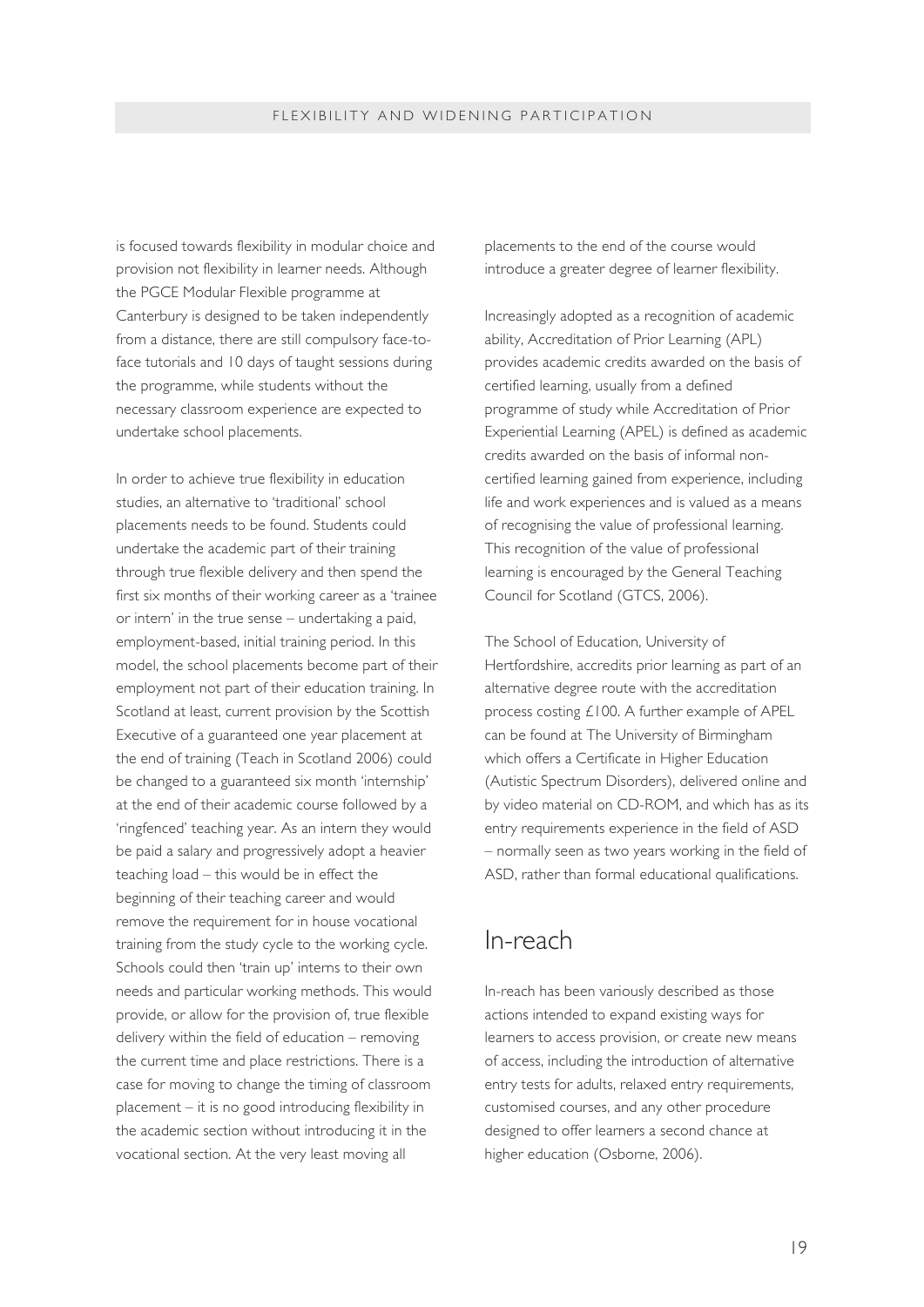There are a number of alternative entry avenues open to the learner although they are not universally available in terms of institution or course. One non-traditional route into teaching covers those students who have gained an HND or equivalent and wish to progress from a college of Further Education onto a full degree course. The BA (Hons) in Early Childhood Education Studies delivered at Faculty of Education, University of Central England, Birmingham, was implemented to fill this role and is popular, both with learners who are in employment and with employers who are willing to release learners for study days. The means of delivery is afternoon extending into evening over two years during which part-time learners study alongside full-time students for some of their modules.

Individual training plans are increasingly being used as one area of flexible entry but they still restrict learner choice to available delivery. The University of Aberdeen offers flexibility in both entry and exit points dependent on previous experience while at the University of Central England at Birmingham, the PGCE Early Years Flexible Route is one example where an Individual Needs Analysis (INA) determines the precise content and duration of the course – offering the possibility of a shortened course. Similarly, within the Faculty of Education and Sport, University of Brighton, the BA Professional Studies in Primary Education allows learners to develop an individual training plan that determines the pattern and length of study. The plan takes into account an individual's range and quality of academic expertise, professional experience and personal circumstances.

A great many courses are aimed at those who are already in employment and are taught on a part-time basis or on weekday evenings to accommodate existing commitments.

*The students all study on a part-time basis. They come here one afternoon and evening a week. Many of them have to juggle the commitment of work, home and study as well as funding the course themselves. This exemplifies the commitment these students have to their own personal development.* (Sylvia Dodds, Course Tutor and Programme Manager, Bradford College)

Within the field of Education, the expansion of part-time provision, allied with increased flexibility in delivery and a recognition of alternative learning ability, has in part overcome subject specific restrictions and is seen by many as one means of widening participation across the sector.

As shown in Figure 1, part-time provision between 1996/7 and 2001/2 was consistently less than ten per cent of the total number of students undertaking teacher training. In 2001/2 part-time provision stood at only 3.5 per cent of all UK students on Teacher Training courses, with 1140 studying part-time and 31915 on full-time undergraduate courses. By the following year, 2002/03, in response to government and Teacher Training Agency initiatives to expand part-time and flexible provision, the number of students on parttime study had increased significantly to 12485, an increase of almost tenfold, while full-time provision had suffered a corresponding decrease to 21585, a drop of over 32 per cent. By 2003/04, more than half of new entrants to teaching were aged 25 or above and over one third aged 30 or above with part-time students accounting for 36.3 per cent of Teacher Training students.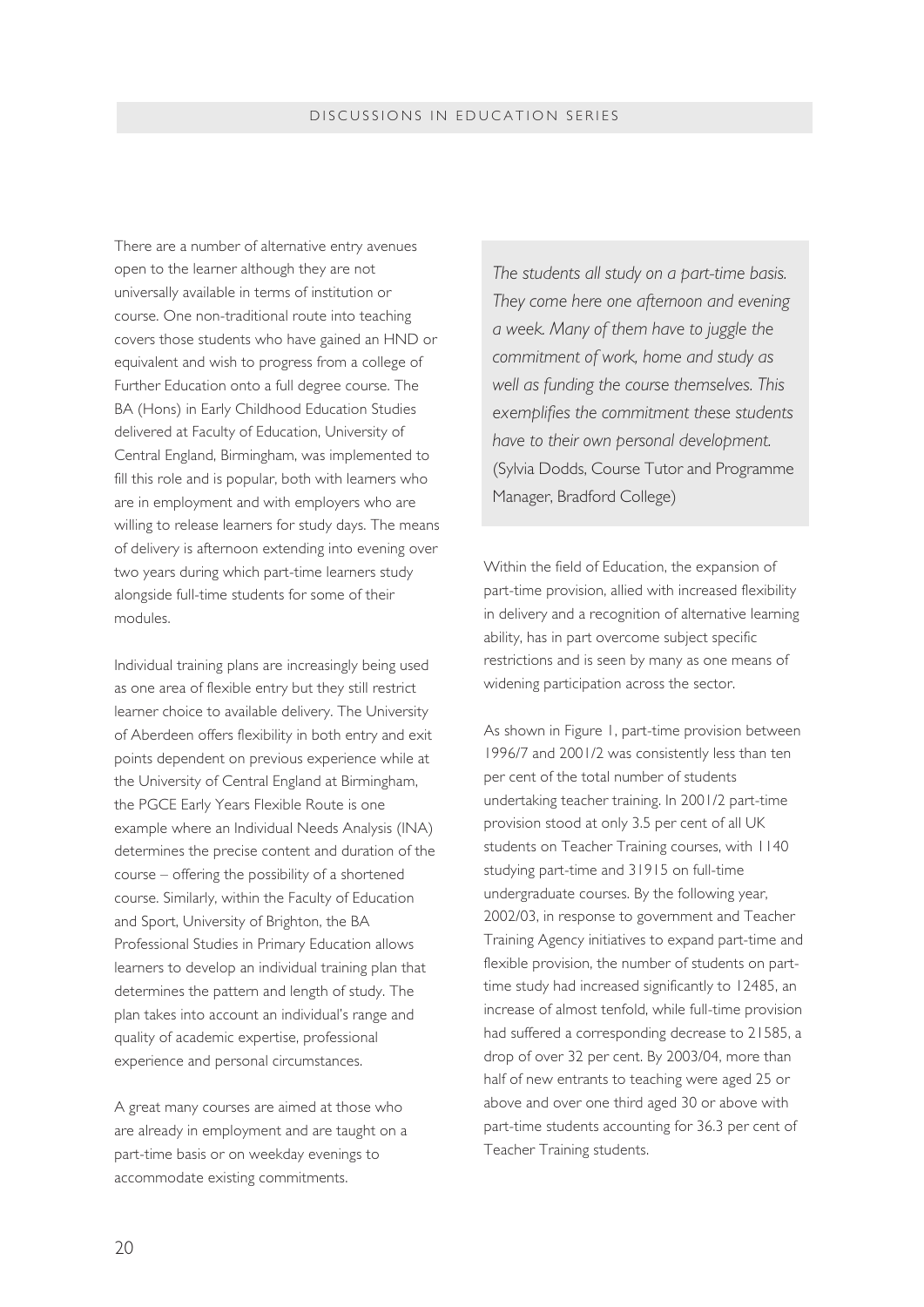

The part-time PGCE Early Years at the School of Education at Bath Spa University is designed to allow those 'who wish to do so to maintain a part-time job or other commitments'. It highlights the requirements for learners to attend centre-based training or serial school days only for a maximum of two or three days per week – from 9:00am to 2:30pm, except when on school experience placements. For those taking the part-time route there is one day per week for 12 weeks followed by two blocks of seven and eight weeks of full-time commitment. Similarly, the Early Years (3-7) part-time course towards a PGCE in Primary Education is designed so that 'participants will only have to attend centre-based training or serial school days for three days a week'. Like the PGCE (P) part-time and distance learning programme and PGCE (S) delivered through the School of Education at the University of Aberdeen mentioned earlier, this course also takes account of trainees' personal circumstances and tries to place trainees' school experiences close to their home – reducing the reliance on transport. Within the Faculty of Education and Sport, University of Brighton, the BA Professional Studies in Primary Education is delivered one day per week and Saturdays over a period of two and a half years. At the University of Central England at Birmingham, the PGCE Early Years Flexible Route part-time is one evening per week and one Saturday per month over two years plus a five week and eight week teaching practice.

Utilising available space, so called twilight sessions are held at present 5-8pm or 6-9pm but one easy test of flexibility might be 6-9am sessions targeting those learners who are using flexible delivery to provide a transition or change of skills and who have commitments after school hours. It might be easier for a teaching assistant to find the required time before, rather than after, work. Similarly 4-6pm or 4-7pm might better fit, with the start time linking with end of school day.

#### Out-reach

Collaboration and partnership are the aims of outreach, highlighting the emergence of university partnerships with schools, communities and employers and actively engaging with underrepresented groups and the socially excluded outside their own boundaries (Osborne, 2006).

*One of the main aims is to recruit from a wide cross section of society. Within this cross section we hope to recruit members of the minority ethnic groups and men.* (Sylvia Dodds, Course Tutor and Programme Manager, Bradford College)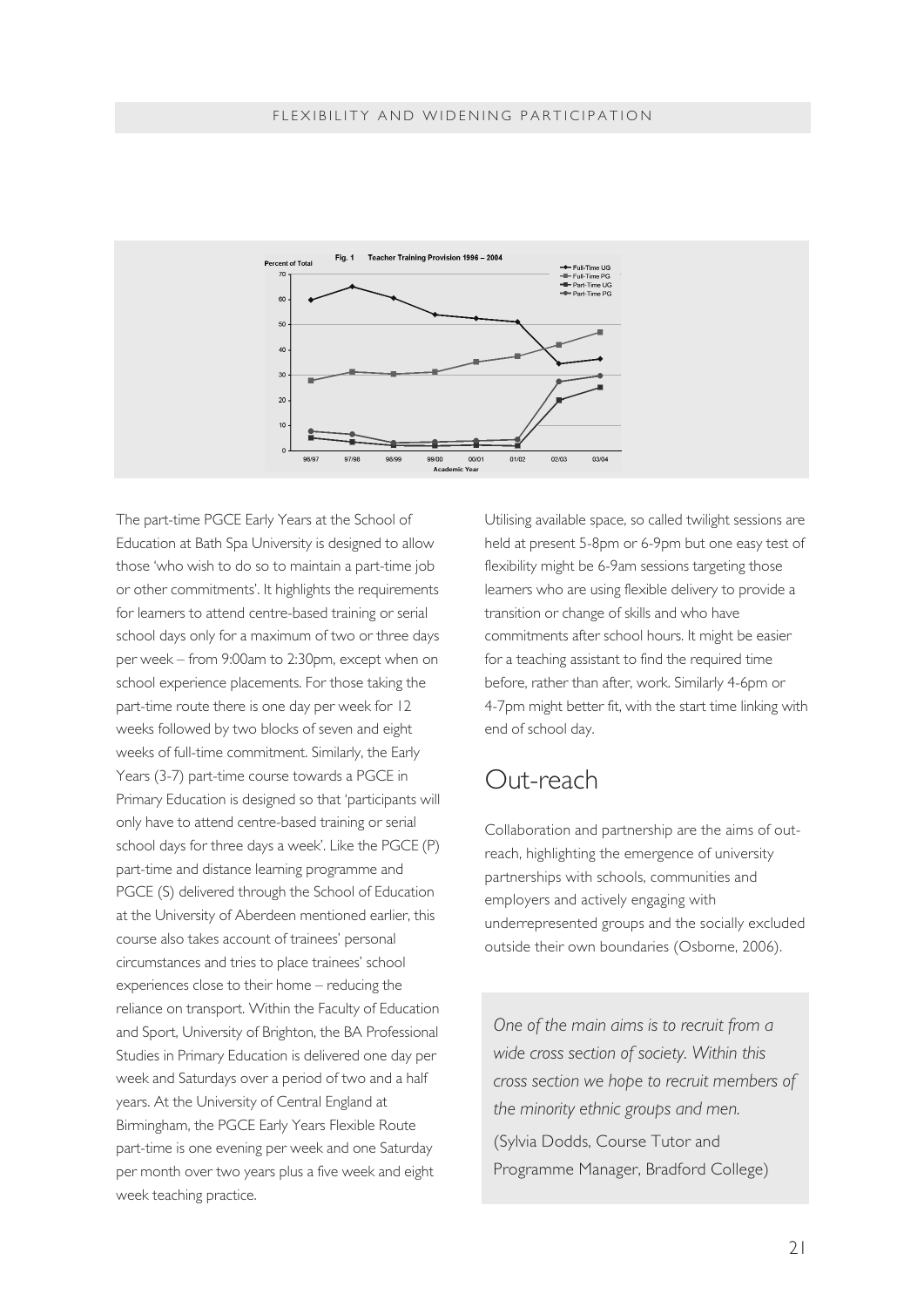One positive aspect of widening participation within higher education is the number of courses delivered to allow teaching assistants to progress through to qualified teacher status. Within these courses there is fixed use of existing resources – one or two days per week – designed to allow teaching assistants to follow one possible route into registered teacher status while remaining in existing employment.

The School of Education at the University of Birmingham delivers courses which are web based, web supported, distance education paper based and part-time. The school also teaches off campus and provides validation to providers off campus. Similarly, the University of Birmingham Certificate in Higher Education previously mentioned as having flexibility in entry also offers flexibility in space, as the course is available in the UK, the Channel Islands, Ireland and is currently being piloted in Sweden. The Dip. HE in Youth and Community Work at the Centre for Youth Work Studies, Brunel University is offered at a number of locations around the country and is delivered as a hybrid – part taught, part distance and in London on Saturdays. While the BA in Early Childhood Studies (BAECS) School of Education, University of Aberdeen, is structured to be taken while working full or part-time, the main method of delivery is through open learning. The Department of Education, University of Bath, delivers through a variety of methods – distance learning (folder of learning materials), attendance at university taught sessions (alongside full-time learners), and, more importantly in terms of flexibility of space, summer schools are held at a number of Study Centres world wide: Brussels (Belgium), Shanghai (China), Vienna (Austria), Bangkok (Thailand), Singapore.

With no sports hall at the School of Education, Bath Spa University, the Primary and Middle Years PGCE PE courses demonstrate flexibility both in time and space by being taught at a local school. Course sessions are timed to begin at 2:15 and end at 3:15 to fit in with school closure providing one hour with the children in a school setting and is followed with a subsequent two hour practical/theoretical session for trainees only in the school hall/classroom. The School of Education at University of Gloucestershire offers courses through weekend and twilight sessions which are delivered entirely through outreach on school campuses.

Similarly, The Community University of the Valleys-East works within the community, engaging directly with learners to determine needs, delivering not only locally but at a time to suit school hours and terms and offering 10-credit modules in order to generate inclusion. The programme also aims to react quickly in terms of curriculum change to suit the demand of the learners.

#### Blended learning

In actuality, a large number of those courses advertising flexibility are delivered through blended learning, a mixture of online, distance learning, evenings, weekends and block placements. One such example of blended delivery is the Faculty of Humanities and Education at University of Hertfordshire which runs a PGCE Primary Flexible Route designed for those whose work and/or care commitments prevent full-time attendance. Delivery is through a mixture of distance learning, online learning and compulsory long weekends. Although not providing a solution to all the inherent problems associated with extending flexibility, blended learning never the less gives learners a degree of flexibility in their choice. In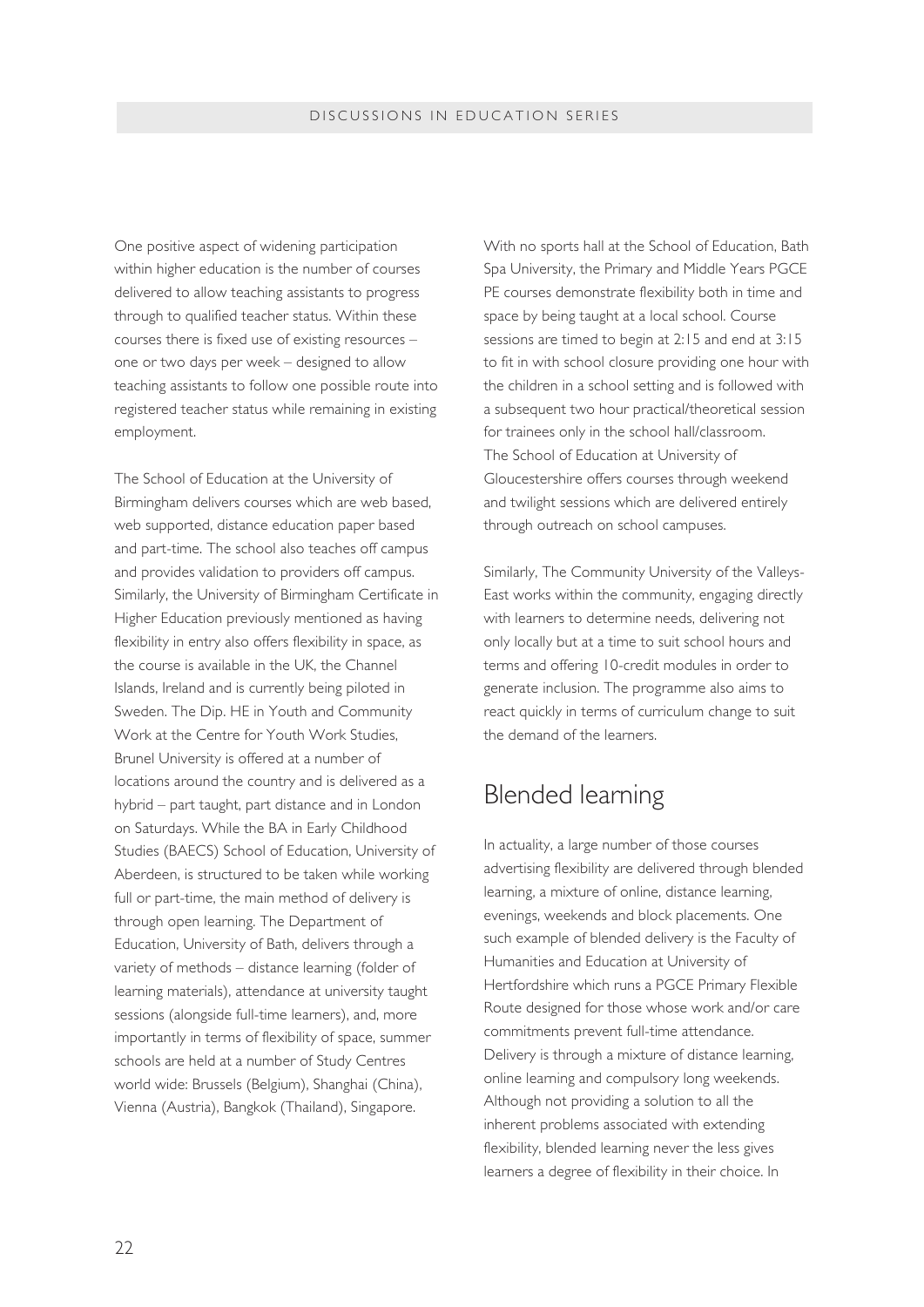essence the delivery of blended learning uses a selection of existing provision within existing time constraints. Courses are advertised as having 'various options as to the mode of study – either via distance learning, attending summer school…or study centres' although, by the inclusion, or introduction, of limited options, there is limited flexibility for the learner.

Realistically, the majority, if not all, education courses now available offer at least some degree of blended learning through the use of IT. Some are offered totally online while others use IT as a means of delivery rather than a means of learning. Flexibility inherent, or assumed to be inherent, within the electronic medium does not imply flexibility of subject staff or subject provision, only flexibility of access to online resources. In many instances distance learning is only concerned with the delivery of course materials. While learners can log on to (access) an electronic resource base late in the evening or at weekends, academic or subject specific staff are seldom available at these times. In many instances staff do make themselves available in online discussion groups or tutorials but hours are set and are often limited to a few hours per week to fit with other commitments.

The term blended learning covers a variety of teaching and learning activities and methods which, for the main part, do not require the learner to attend the educational institution. This has a bearing on the types of people who use blended learning – those who, for one reason or another can't access a teaching centre, those who are prevented from attending the centre through financial or social reasons, and those who are studying during work hours or in the workplace. At the University of Hertfordshire the PGCE Primary Flexible Route has been designed for trainees who are prevented from undertaking full-time courses

due to family or work commitments and is delivered through a blended learning process of online, distance learning, VLE and two compulsory long weekends. Similarly, the BA Professional Studies in Primary Education, University of Brighton, is delivered through self-study units and Saturday attendance.

Although online provision is new, distance learning, evenings, weekends and block placements have been around for a few decades and there has always been the ability to take course material and library books home. Flexibility here is the change in mindset and the desire to provide a flexible learning environment for learners.

However, care has to be taken in selecting the most appropriate method of delivery for a particular course. Changing from week day evening to Saturday delivery or introducing a set number of day schools spaced across the academic year, may not only have a knock on effect on attendance but also determine learner enthusiasm.

#### Conclusion

Flexibility should not be seen as an 'add on' but as the norm. We should be aiming for true flexibility in learner provision with current restrictive conditions being the add on. It is clear that flexibility in the delivery of education studies is currently restricted by a set of clearly defined boundaries of institutional and staff commitment and limited flexibility in terms of timing and availability. True flexibility for the learner would make provision for 24/7 access to subject specific guidance and support. Perhaps the measure of success in terms of flexible delivery is how well does it provide new teachers from previously underrepresented groups and whether it provides flexibility for the learner rather than the provider?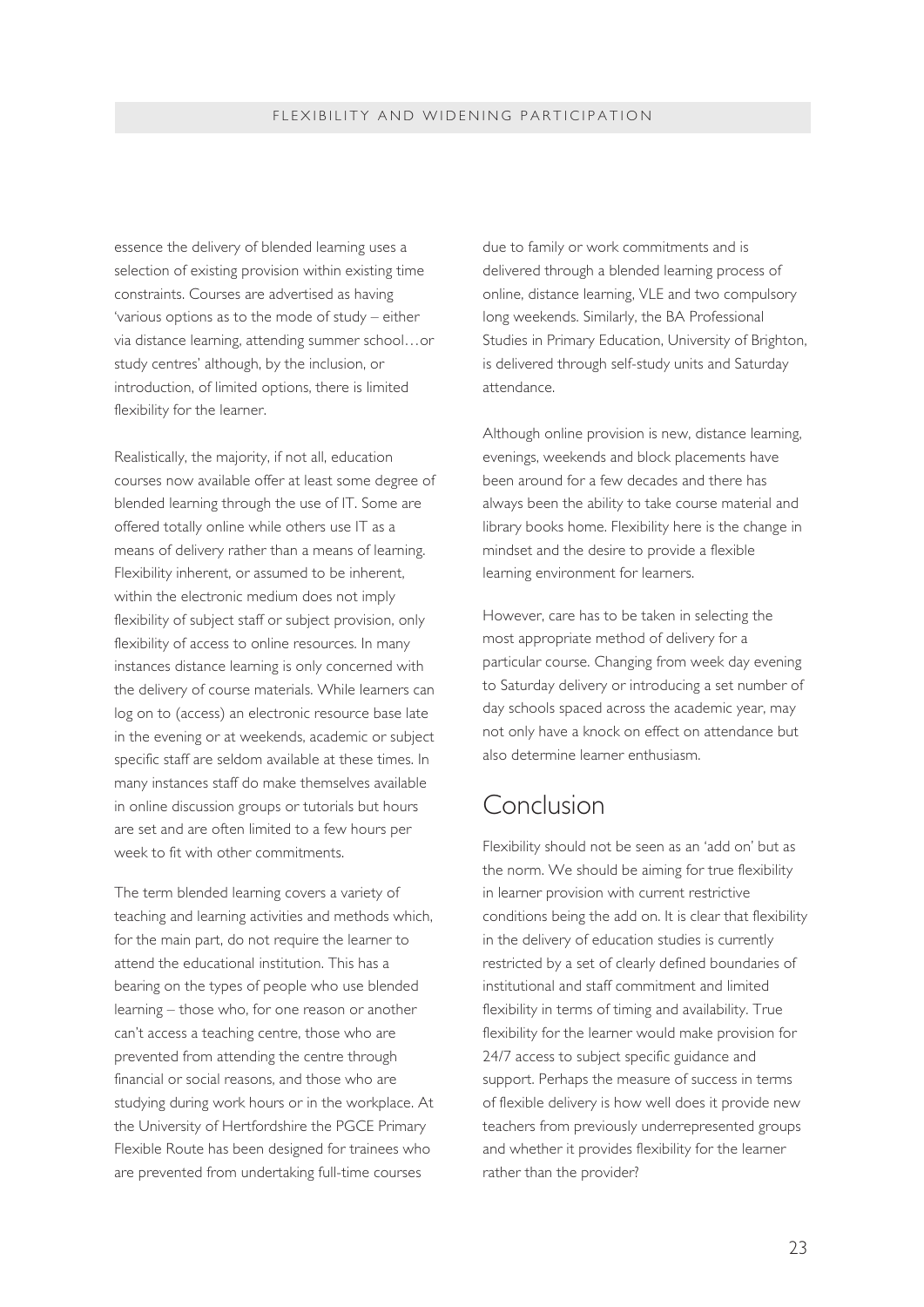# References

School of Education, University of Hertfordshire. Accrediting Teachers Learning through LEA courses, Department for Education and Employment (DfEE) (1998)

*The Learning Age*, available at http://www.lifelonglearning.co.uk

Department for Education and Skills (2003a) *The Future of Higher Education* (London HfES).

Department for Education and Skills (2003b) *Widening Participation in Higher Education.* (London, HMSO).

George, R., and Luke, R. (1995) *The Critical Place of Information Literacy in the Trend Towards Flexible Delivery in Higher Education Contexts.* Paper delivered at the 'Learning for Life' Conference, Adelaide.

Murphy, M., Morgan-Klein, B., Osborne, M. and Gallacher, J. (2002) *Widening Participation in Higher Education: Report to Scottish Executive* (Stirling, Centre for Research in Lifelong Learning/Scottish Executive).

Osborne, M. (2006) *Flexibility and Widening Participation,* ESCalate Discussion Paper.

Piette, B. and Knowles, M. (2005) *Flexible Delivery in Fine Art Provision in a Rural Area,* presented at Escalate 'Widening Participation to University Study Through Flexible Delivery' Conference, London.

#### Web resources consulted

http://www.teachinginscotland.com/tis/tis\_displayHome.jsp?p\_applic=CCC&p\_service Content.show&pContentID=171& http://www.gtcs.org.uk/gtcs/cpd.aspx?MenuItemID=359&ID=&selection=5 http://www.uce.ac.uk/web2/education/earlyyears.html http://courses.brighton.ac.uk/education/crsdb\_02.php?num=227 http://www.chester.ac.uk/undergraduate/pt\_early.html http://www.cpdeducation.co.uk/weboption.htm http://www.abdn.ac.uk/education/programmes/index.shtml http://www.glos.ac.uk/faculties/ehs/education/index.cfm http://www.canterbury.ac.uk/courses/prospectus/undergraduate/c.asp?courseUrl=teacher-education http://www.webautism.bham.ac.uk/ http://www.uce.ac.uk/web2/education/courses.html http://www.bathspa.ac.uk/courses/teaching/primary.asp http://www.brunel.ac.uk/about/acad/sse/ssecourse/sptedundergraduate/cdata/youth+and+community+diphe/ full+details/ http://www.bath.ac.uk/education/ http://perseus.herts.ac.uk/prospectus/faculty\_he/dep\_edu/mg\_edu/c\_pgce\_primary.cfm